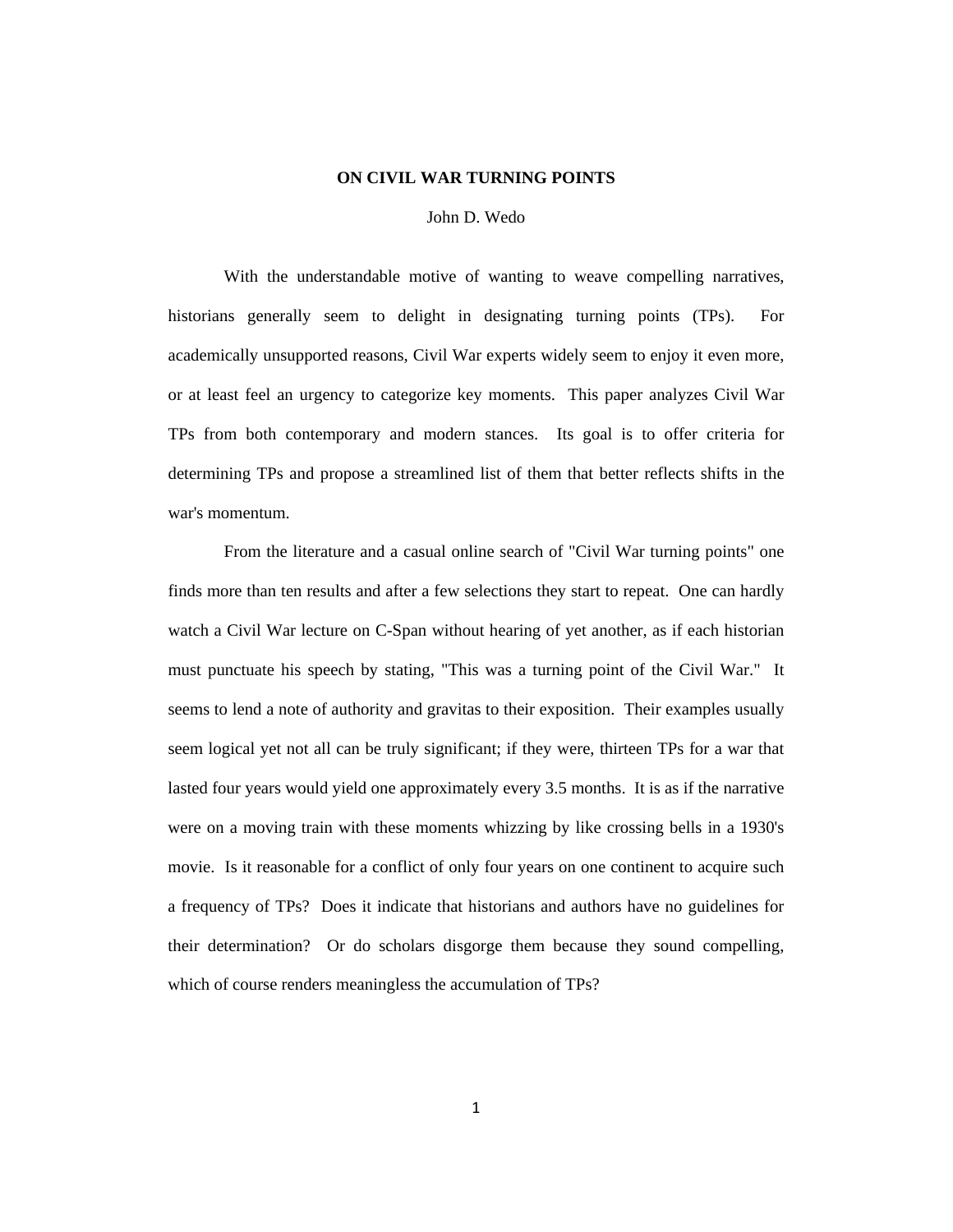This paper proposes a new way of looking at Civil War TPs. It draws on aspects of the definition and from a World War II (WWII) book on a similar topic, *The Ninety Days: Five Battles that Changed the World*. Comparisons to other conflicts will highlight the need for tighter controls on what is designated a Civil War TP, and suggest that, based on geography and scale, individual incidents are insufficient to fill the role. Although it will propose a period in the war that best matches the number of TPs in others, it will not attempt to refute individual TPs that appear in various sources; the reader is instead invited to compare those events to the criteria proposed herein.

For comparisons, this paper correlates actions and persons to those in other wars, a technique uncommon in Civil War historiography with the notable exceptions of works by Fletcher Pratt and John Keegan. But this approach can often help cast new light on Civil War topics and serve to explain them better than in isolation. Although many historians think that the American Civil War was fought in a historical vacuum and is unique among world conflicts with *absolutely* no comparison, the similarities are there if one is willing to both look and accept what they reveal.

#### **WHAT IS A TURNING POINT?**

A standard definition for "turning point" would include instances when a very significant change occurs, decisive moments, and times when the course of events is altered to a different path than initially perceived. Included also are historical occurrences involving a country or large population which swiftly change their traditional pattern of behavior or order. This is especially true for events considered important for general human history, such as the invention of the wheel or discovery of penicillin. In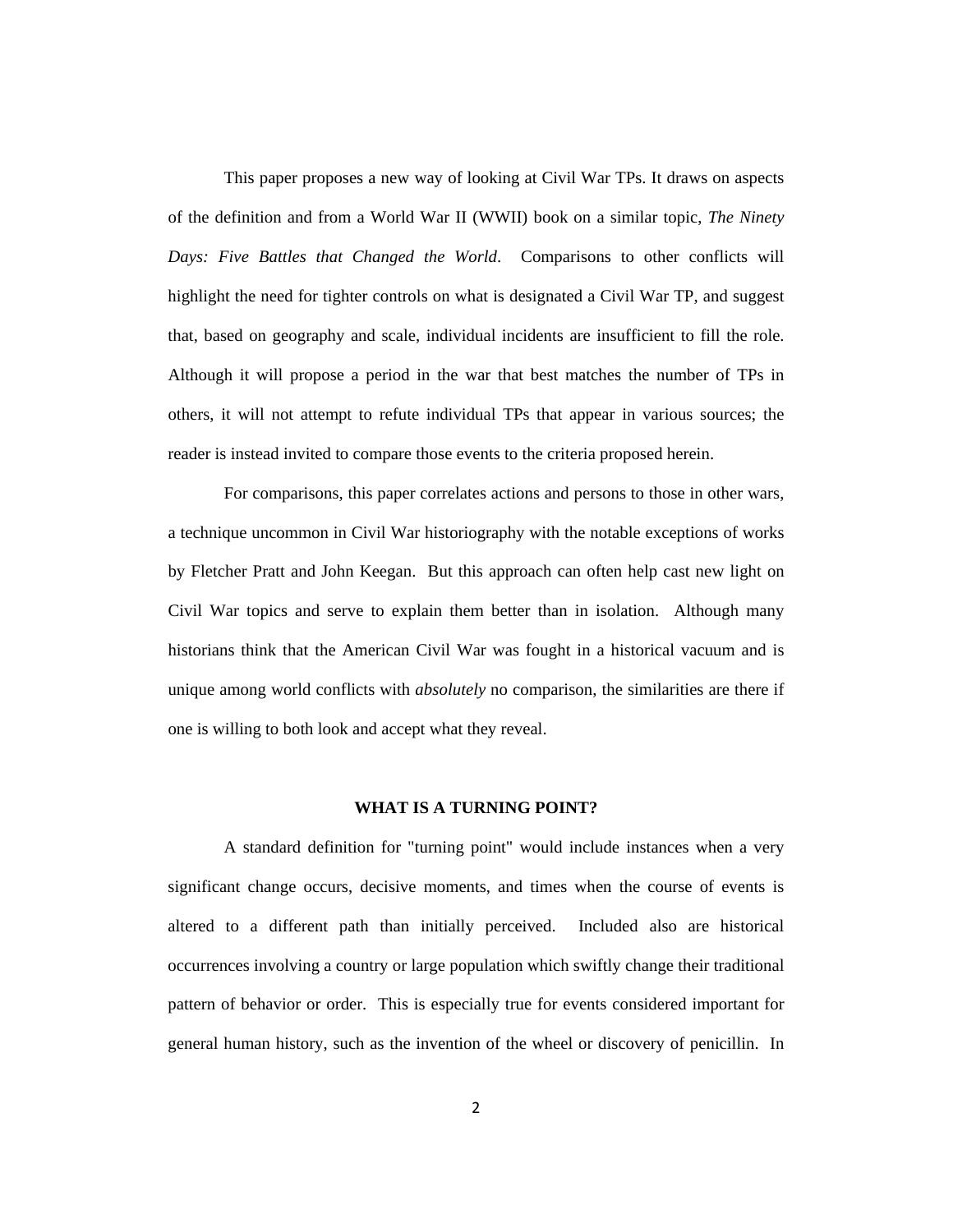these cases the state of mankind after the event is significantly different from before it. Also in such circumstances, the point results in a one-way change, i.e., no one can uninvent the wheel or un-discover penicillin. (2)

Another feature about TPs is that they require the benefit of hindsight and are not always obvious to observers of the time. (3) The Battles of Gettysburg in July 1863 and Midway in June 1942 were considered significant when they occurred, but each war took years before ending. It was only with time and hindsight that later observers realized their lasting effect as TPs. In particular, the status of scientific breakthroughs such as penicillin or the invention of the transistor is often obscured, often even to their discoverers. This is one reason that academic Nobel Prizes are sometimes awarded decades after publication of the original research: for example, one winner of the 2005 prize in economics published his theory in 1960.

A lag between an event and its historical impact might exist and must also be considered. Sometimes advancements require the actions of others years later to reach socio-cultural fruition. Despite its discovery by Alexander Fleming in 1928, and although seeing limited medical use in England throughout the 1930s, the penicillin bacterium was not produced industrially for almost 15 years until the United States (U.S) did so for WWII.

War, however, imposes additional criteria. The balance can swing back and forth between combatants until one side wins. Therefore, definitions involving "significant change" or "decisive moment" might be incomplete. Does the declaration of a TP involve a victory at the start for the side that eventually loses, or only an event that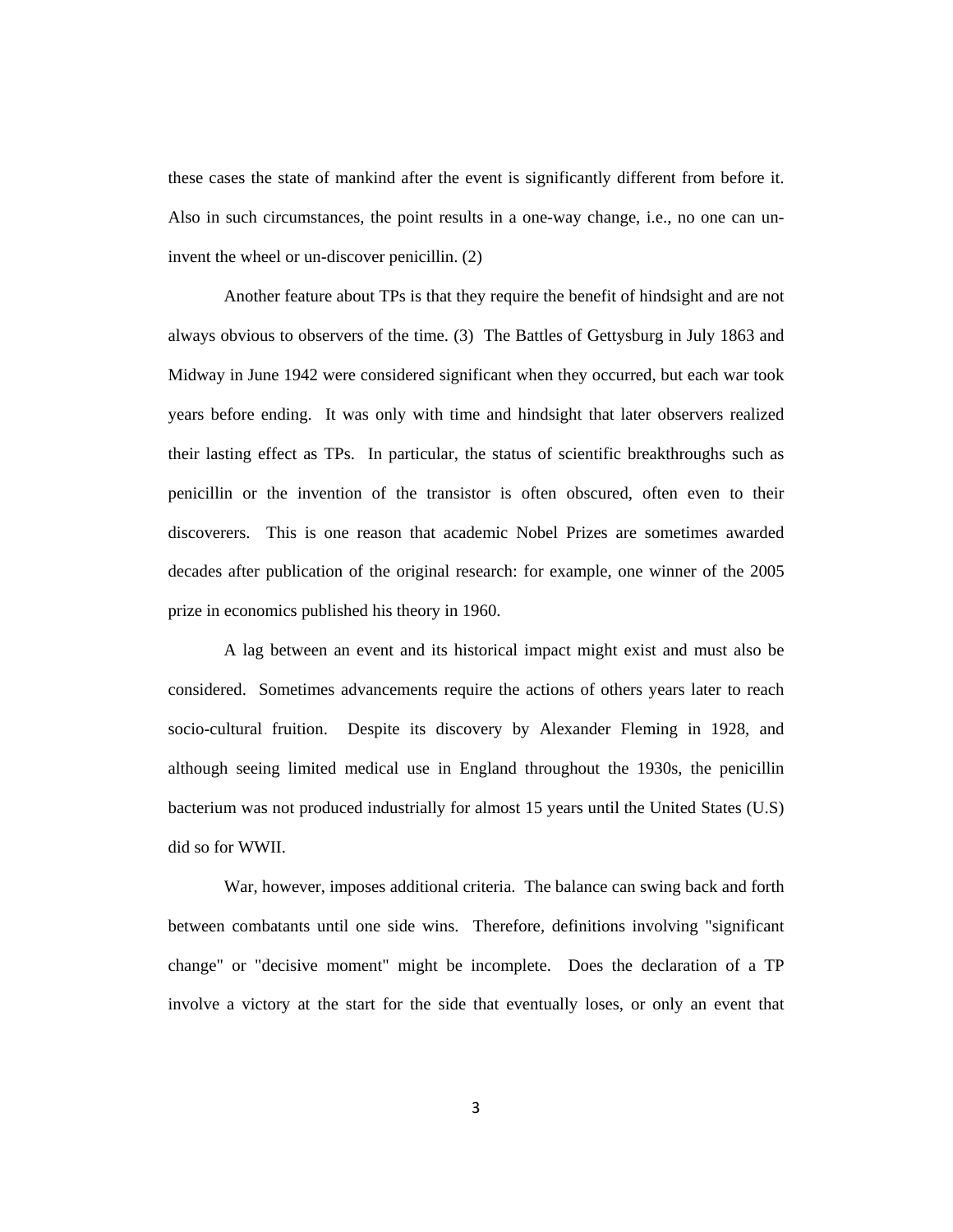changes the balance of the war and presages its conclusion, i.e., when it becomes clear to the historian that one side will win and does?

Regarding war, what is not necessarily a TP? Clearly, not every large engagement qualifies even if it sets a record for size or casualties. For instance, the Battle of the Ardennes in WWII, known as the Battle of the Bulge, from December 1944 to January 1945, was the largest battle ever fought by the U.S. Army. However, it is not normally cited as a TP, mainly because Germany was losing on all fronts prior to the battle; therefore, there was no situation to turn around. Therefore, it delayed, *but did not cause*, Germany's surrender four months later. The Battle of Fredericksburg in December 1862 was another big battle. But other than keeping the Federals out of Richmond, it accomplished almost nothing for either side despite the combined 18,000 casualties.

Not every critical battle is a TP, either. The battle for Tarawa, one of the Gilbert Islands, in November 1943 is an example. Although vitally important, by WWII standards it was a small battle. It lasted only four days and involved about 40,000 men on both sides on an area less than half the size of Central Park in New York City. Its airfields provided cover for the invasion of the Marshall Islands, which had to be taken before even later operations in the Marianas Islands. In addition, the U.S. Marine Corps and the Navy analyzed each aspect of the operation—tactics, bombardment, timing, equipment, communications, and so forth—to improve the many landings still to come. But it is not considered a TP, as the war still had almost two years to go.

Neither are decisive battles, in the true sense that the victor is clear, necessarily TPs. The engagements on all the Pacific Islands certainly qualify—Tarawa, Saipan, and Iwo Jima, to name a few. Yet none of these has so far been deemed a TP. Similarly,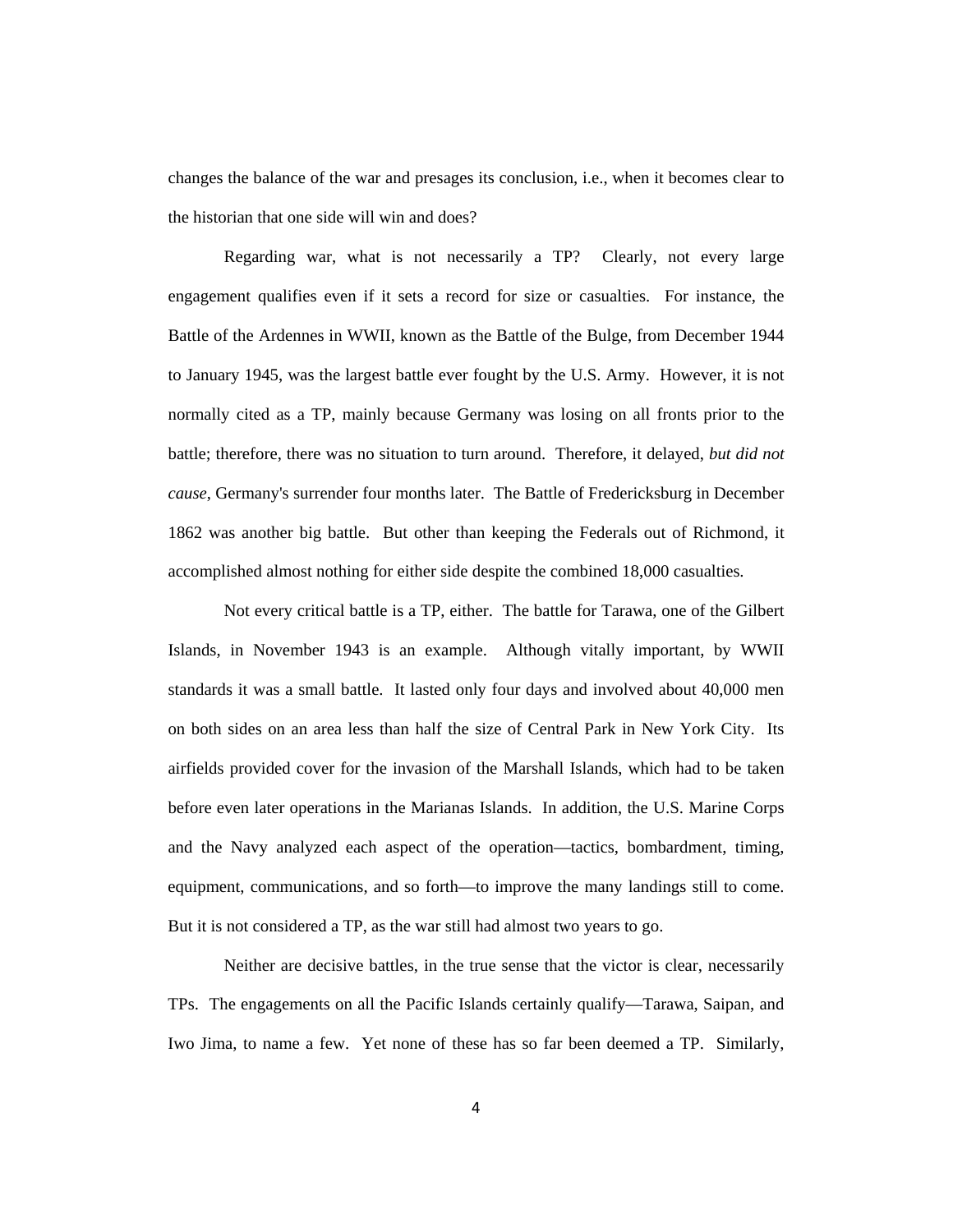Second Manassas in August 1862 and Chancellorsville in May 1863 offered no doubt as to the winner. None of these are cited as TPs for either war because the overarching flow of the conflict was unchanged after each of them. An extreme example is the Battle of New Orleans in the War of 1812. It was fought on in January 1815 three weeks after the Treaty of Ghent was signed ending the war: though decisive, it had absolutely no effect on the war which had already ended formally.

Opening battles are also not good candidates for TPs for many reasons. First, a war must begin somewhere, so labeling them as TPs would be a distinction with no meaning. Second, one side winning the opening battle does not necessarily start a trend that leads directly to victory, especially if the war is long. Finally, their victors do not necessarily win wars, and rarely from any direct result of that initial win. For example, in the American Revolutionary War (ARW), Lexington and Concord in April 1775, although they stand tall in American history, are not listed as TPs. Pearl Harbor, the opening battle for the U.S. in WWII, and a terrific defeat, is a curious exception here: in the context of the six-year war that started in 1939, its entry was a colossal boost for the Allied cause.

Technical advancements or inventions in war are not automatic TPs. Ships clad with iron were made in England and France before the Civil War, but had not been used in combat. The Battle of Hampton Roads in March 1862 between the Federal *Monitor* and the Confederate *Virginia* was the first between two ironclads: significant, but not considered a TP. It changed nothing strategically, simply confirming the *status quo* of the Federal blockade squadron dominating Hampton Roads. However, as a TP in naval warfare in general, it is paramount. Similarly, mating the American P-51 fighter with the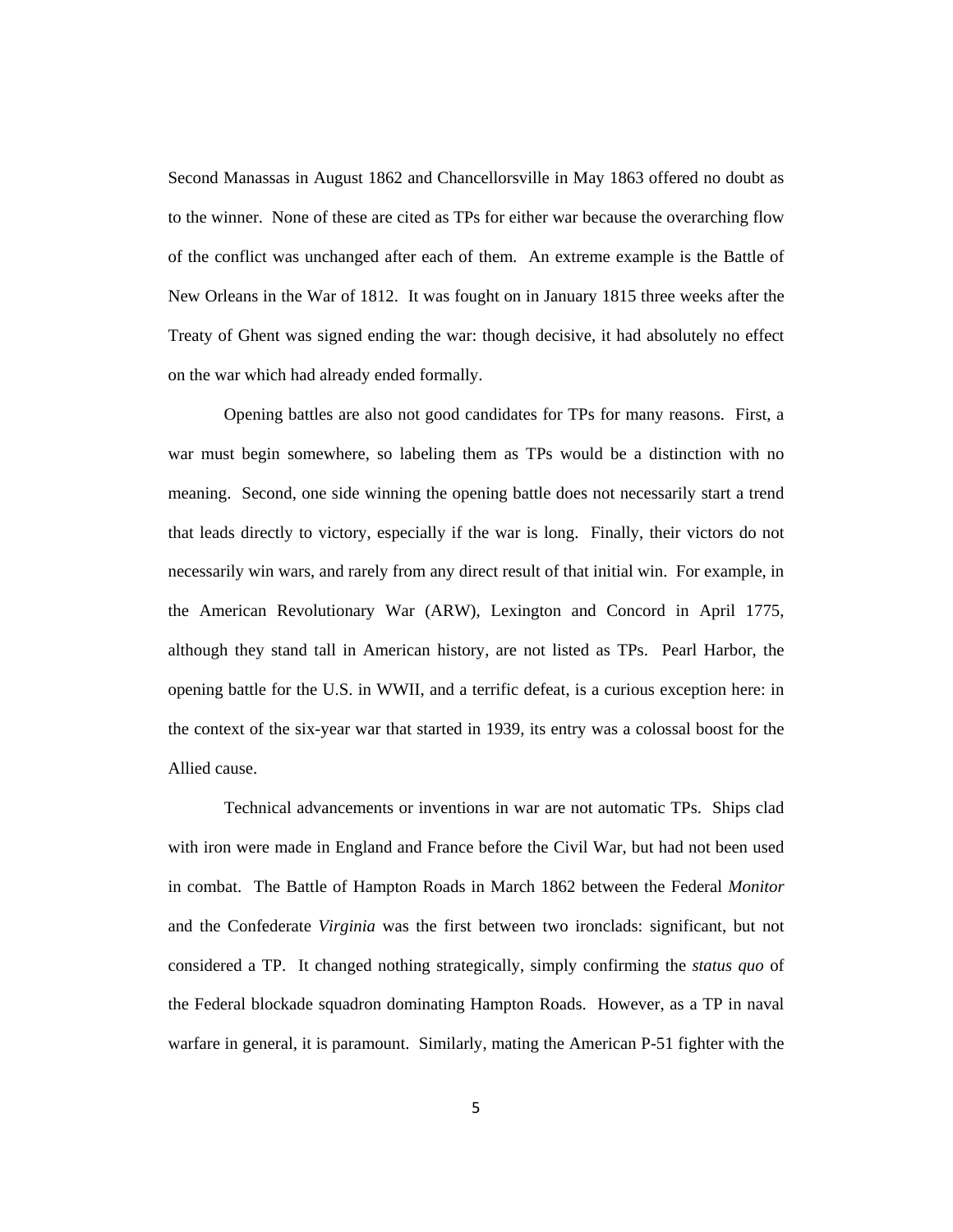British Rolls Royce Merlin engine was a significant technical innovation that converted the P-51 from a good plane with limitations to a dominating fighter. Although the technical advancement is important, its offensive use in the skies over Germany is what turned the tide of the air war to the Allies' favor.

Finally, there is the grandest invention of the war, the atomic bomb. No one in 1940 could have predicted the technological advancements in any military or naval field during the war, but the atomic bomb was clearly a colossal leap in science and technology. Yet, the dropping of these devastating weapons in August 1945 is not considered a TP because the Japanese Empire was essentially spent. The Japanese Imperial Navy was mostly destroyed, its merchant fleet lay at the bottom of the Pacific Ocean, and fleets of American of B-29s roamed at will over Japan; armadas of U.S. surface ships even shelled targets on the Japanese coast. Whereas the bombs did help the emperor decide to end the war, they were dropped when the empire was running on fumes. While similar to the ironclads in that they are not considered a TP, in the context of the Cold War and its aftermath, the development and use of atomic bombs were certainly more paramount to world history.

Within their analyses, historians should look at a conflict and the pendulum of advantage and disadvantage to determine honestly and academically what are its TPs. This is more difficult than it appears. The multitude of data available to the modern historian associated with events today—written, photographic, financial, even opinion polls—is not available for, say the Thirty Years War in the 1600s or the Panic of 1797. (4) Whereas it is not certain what criteria anyone uses to determine TPs, as they are indeed both subjective and undisciplined, what is clear is that historians declare events as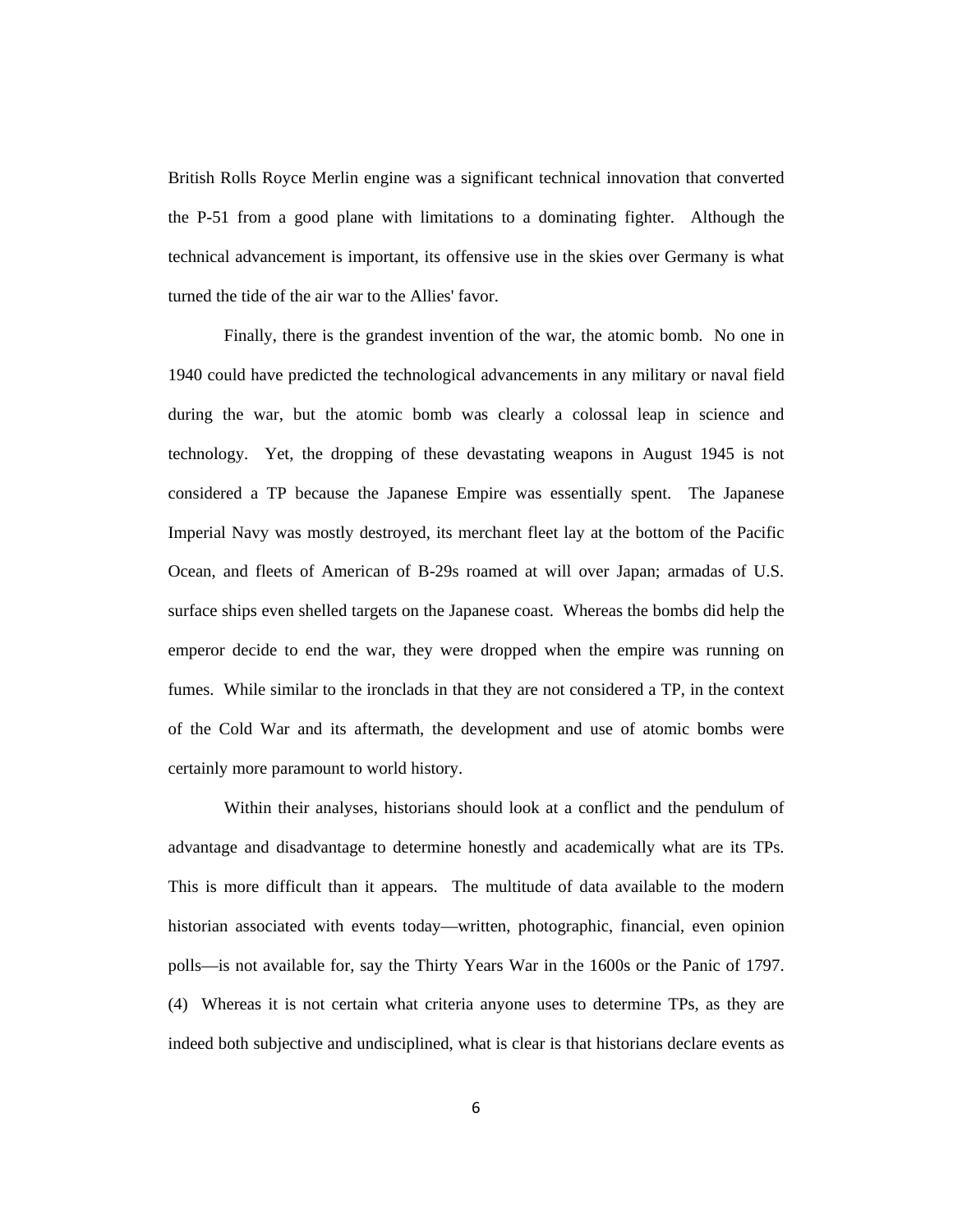TPs to assign significance. (5) This is perhaps the only thing about them that one can state confidently. Another statement is that TPs adhere to the standard of definition employed by U.S. Supreme Court Justice Potter Stewart when confronted with defining pornography: "I shall not today attempt further to define the kinds of material . . . but I know it when I see it."  $(6)$ 

### **HISTORICAL PERSPECTIVE**

The first historical perspective is that of the veterans who fought, saw their comrades die, returned to the battlefields, and later built their monuments. They knew what they did and what it meant. They must have a say in this. Their monumentation speaks for itself. There should be no doubt that Civil War combatants thought the two most important battles were Gettysburg and Vicksburg: each National Park contains over 1300 statues, buildings, and other structures. Battlefield parks for other engagements contain scores of such monumentation but nowhere near these numbers.

On the surface, therefore, both Gettysburg and Vicksburg seem like good candidates for TPs, and the disagreement among historians between them affirms this. Some think that Vicksburg is *the* TP because it split the Confederacy in half and others think that Gettysburg is *the* TP because it stopped the Army of Northern Virginia and saved Washington. In addition to their obvious military aspects—one army surrendered and another defeated—both events had psychological impacts on the populations of North and South, with the Mississippi River open and the North invigorated. Historians have argued both sides convincingly.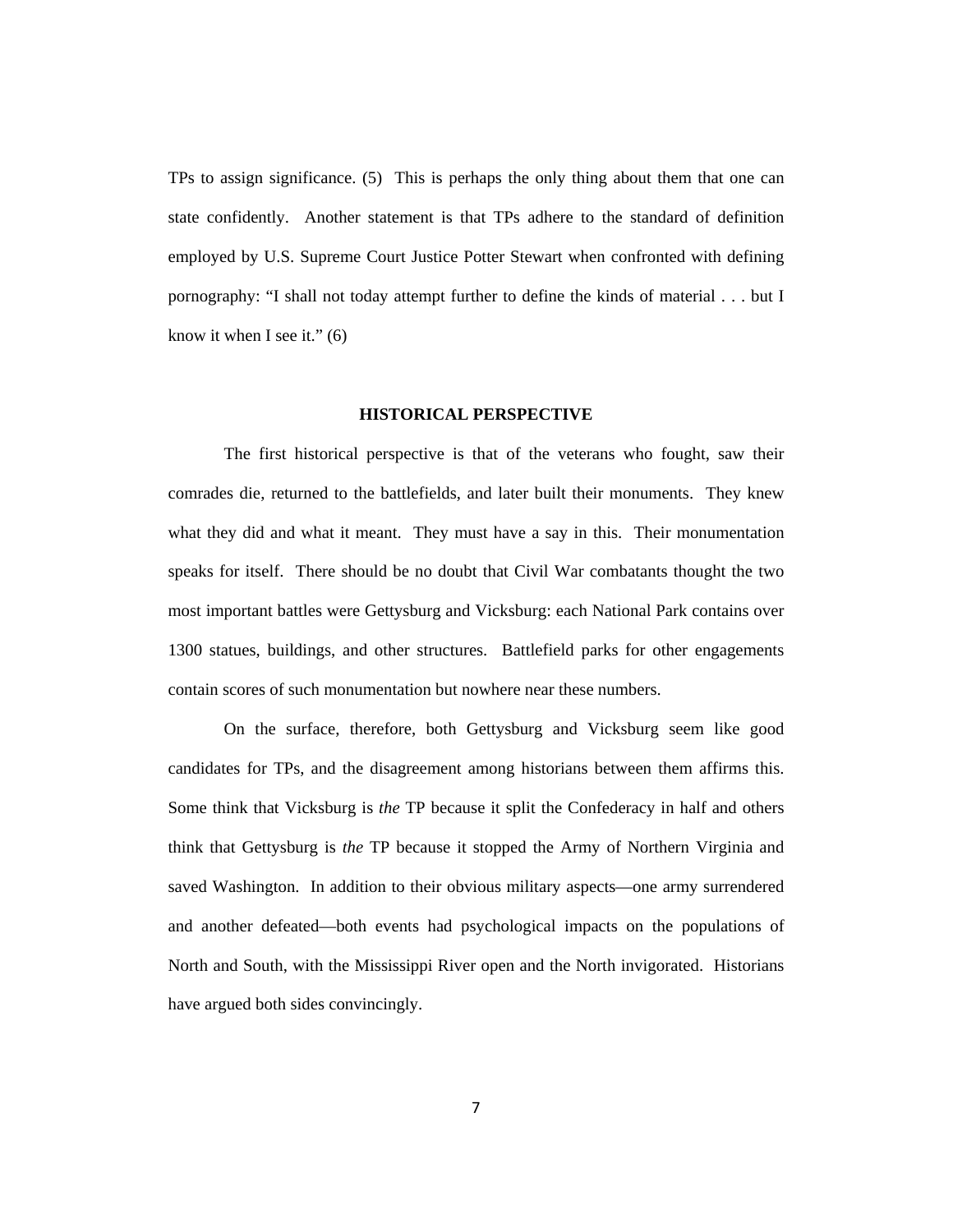But why the disagreement? Part of the reason lies with each historian's area of interest, East or West, and the desire to emphasize that part of the war. An associated reason is perhaps a corresponding ignorance of the sector of less expertise, so authorities familiar with the Western Sector might not be as learned of the Eastern. One unsavory reason might be hubris, where a historian highlights a certain part of the war that seems so important to him that he labels it a TP.

Two good historical reasons exist for the disagreement: one temporal, the other systemic. The first is the coincidence of the Confederate retreat from Gettysburg and the surrender of Vicksburg, both occurring on July 4, 1863. With a large temporal separation, say on the order of months, one could see clearly the event with the larger impact. Overlapping as they do, this is almost impossible. Another reason is the failure to look at the war as a whole, to maintain a parochial perch on one's view of the war. A later section, *Analysis of Civil War Turning Points*, covers these insufficiencies and offers a solution. Otherwise, to understand why thirteen TPs might be considered excessive, a comparison with the historical determination of other American wars is instructive.

Four American wars should be handled first. The War of 1812 involved three entities, the United States, England, and the Indian allies of both sides. It lasted two-andone-half years and involved no more than approximately 100,000 regulars in the two major armies, with the Indians and militias adding approximately the same number of men to both sides. There were major battles on land, and on lakes bordering Canada, and the British burned Washington, but there was no overt TP on the order of a Stalingrad during the duration of the war. (Fort McHenry occurred after Washington was burned, so it prevented nothing, and British forces left for New Orleans.) And, as mentioned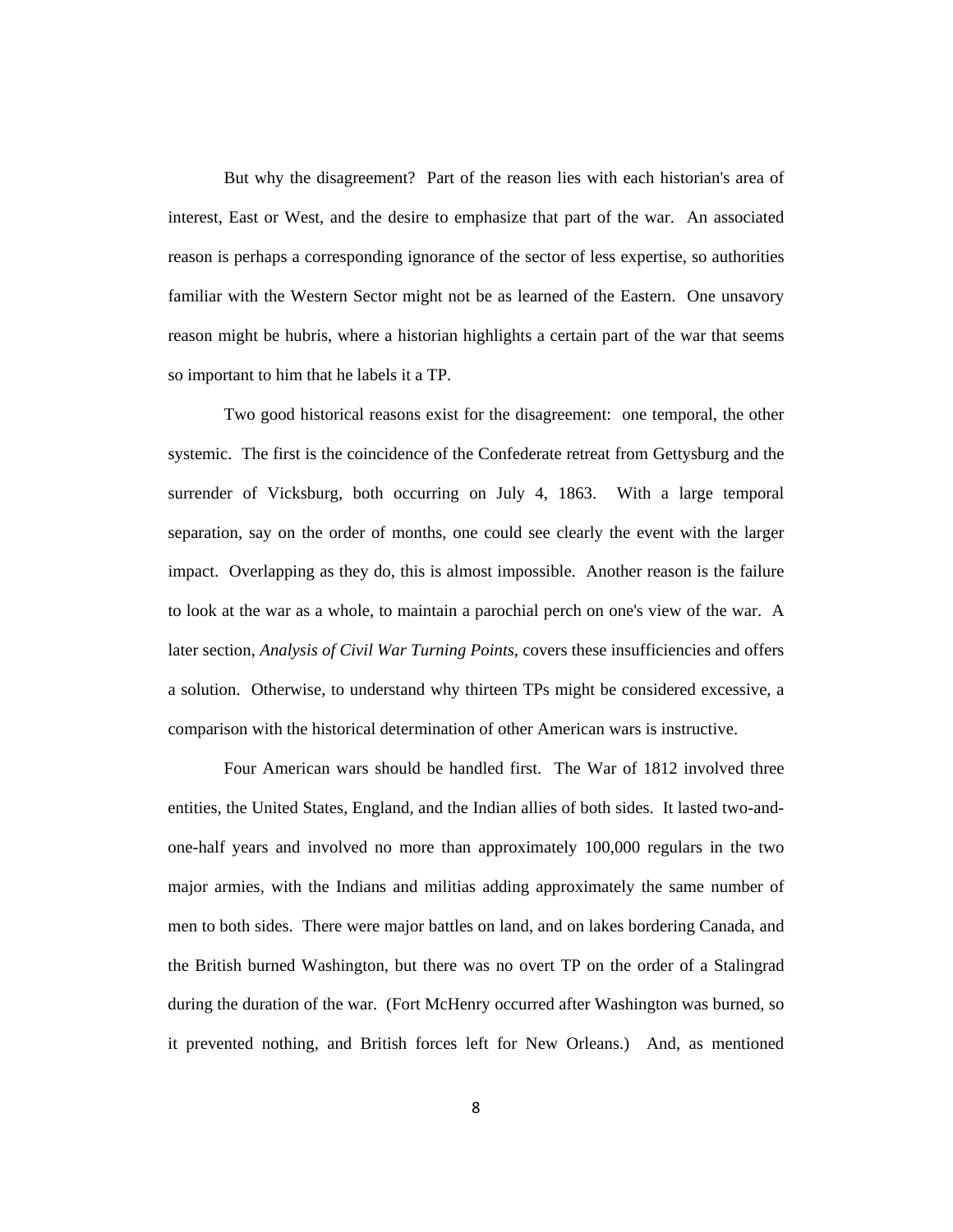previously, the battle that might have been a turning point was the Battle of New Orleans, but this occurred after the treaty was signed rendering its influence inert. The Spanish-American War lasted only six months with no Spanish victories, a difficult situation for any TP assignment.

The other two wars are Korea and Vietnam, at approximately three and fourteen years (for U.S. involvement), respectively. Unlike the other wars with clear military objectives where victory was the defeat or capitulation of the opponent, these wars had limited political objectives consistent with the policy of containment (of Communism) prevalent during the Cold War. These limited political objectives and close oversight from Washington resulted in severe constraints on how the military could conduct the war. The limits on where the war would extend (no bombing China during the Korean War) and the weapons allowed (no atomic weapons in either conflict) cause comparisons with the others to be difficult and unfair. They are therefore not included in the tally of turning points.

The ARW lasted 7.5 years and was concentrated mostly in the thirteen colonies east of the Appalachian Mountains. It involved three major combatants, England, the Colonies, and France, and no more that 100,000 soldiers on both sides. It serves as an example of parsimony in the historical determination of its TPs. What appears in books, Internet searches, and in classrooms across the country is only one event, the Battle of Saratoga in October 1777. Others of import were the Battle of Trenton in December 1776, the Battle of Monmouth in 1778, and the British southern campaigns starting in 1778. The result of Trenton was to push the British and Hessians out of New Jersey, but they still held New York and much of the coast. The Continental Army was still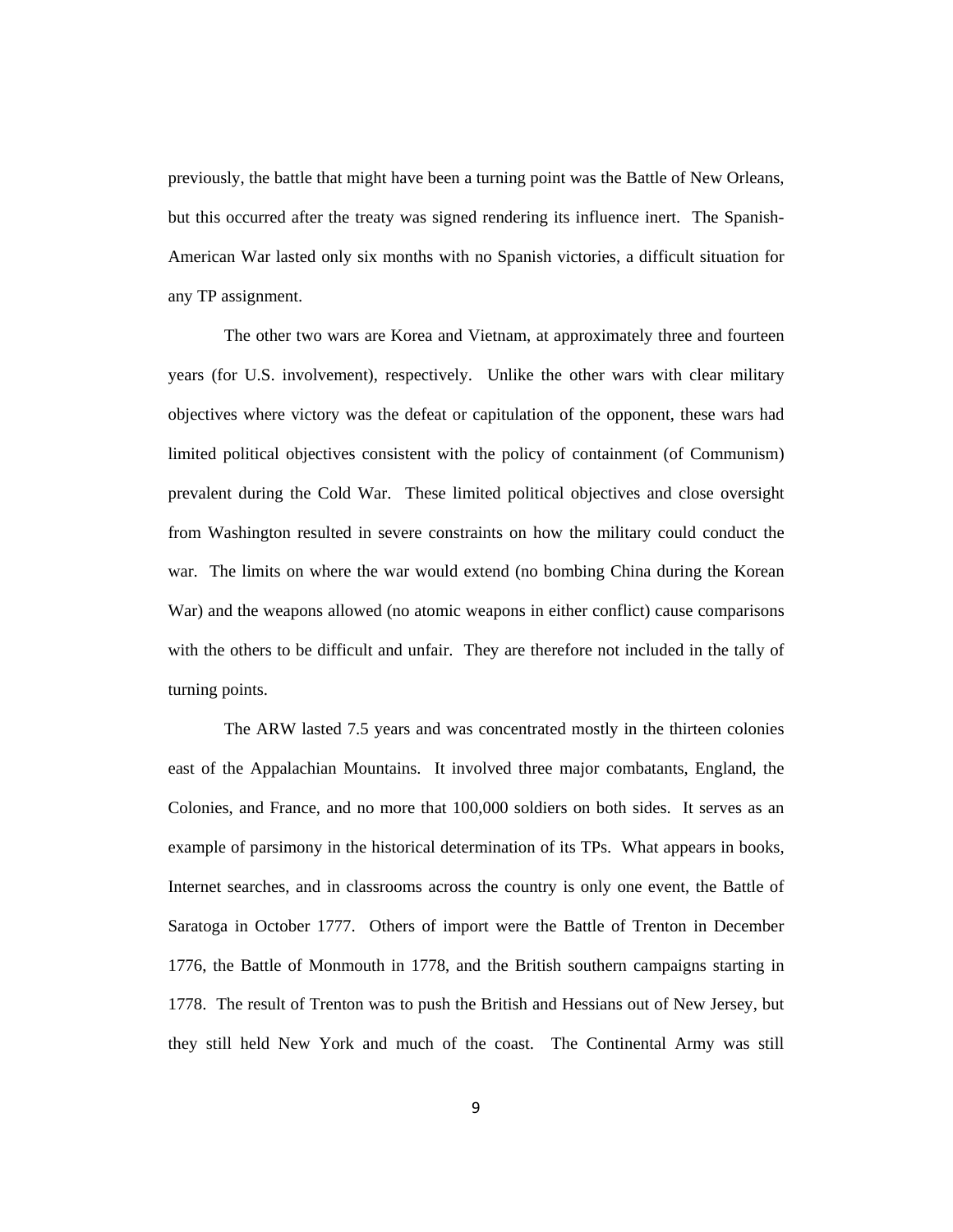untrained in European battle tactics and would be unable to meet the British in major battles without them. Monmouth was the first engagement in which the Colonials used modern European tactics learned from General Frederick von Steuben at Valley Forge the previous winter, but the battle did not push the British out of New York. The southern campaigns were an attempt to suppress the rebellion by appealing to and enlisting Loyalists in the southern colonies. A series of smaller engagements led the British to retreat to Yorktown where they eventually surrendered to a combined American-French army in October 1781. Saratoga, however, stands as the clear winner in the field.

World War I (WWI) is another conflict for which the judgment of its TPs is economical or even penurious given its parameters. It lasted about 4.5 years and engulfed most of Europe and parts of the Middle East, involving 22 combatant nations and upwards of 70 million soldiers. Yet TPs are difficult to find and hardly conclusive: there is no manifest offering of a Gettysburg or Midway here. Like the Civil War, it was largely a land war, but there is no clear winner either on land or sea. The fighting on the more important Western Front reached an early stalemate. And despite possessing large sections of trenches and idle armies, the Eastern Front involved more maneuver than the Western Front and many battles, but produced no knockout punch. The Russian Revolution, which *removed* a combatant, is often listed as a TP—debatable, despite its solid status as a TP in world history—as is the entry of the U.S., which *added* a combatant inconclusively.

The Battle of Jutland was the war's largest naval battle: its result was that the German High Seas Fleet never again ventured out to meet the Royal Navy's Grand Fleet. Thus, with neither force destroyed, it merely confirmed the stalemate between the two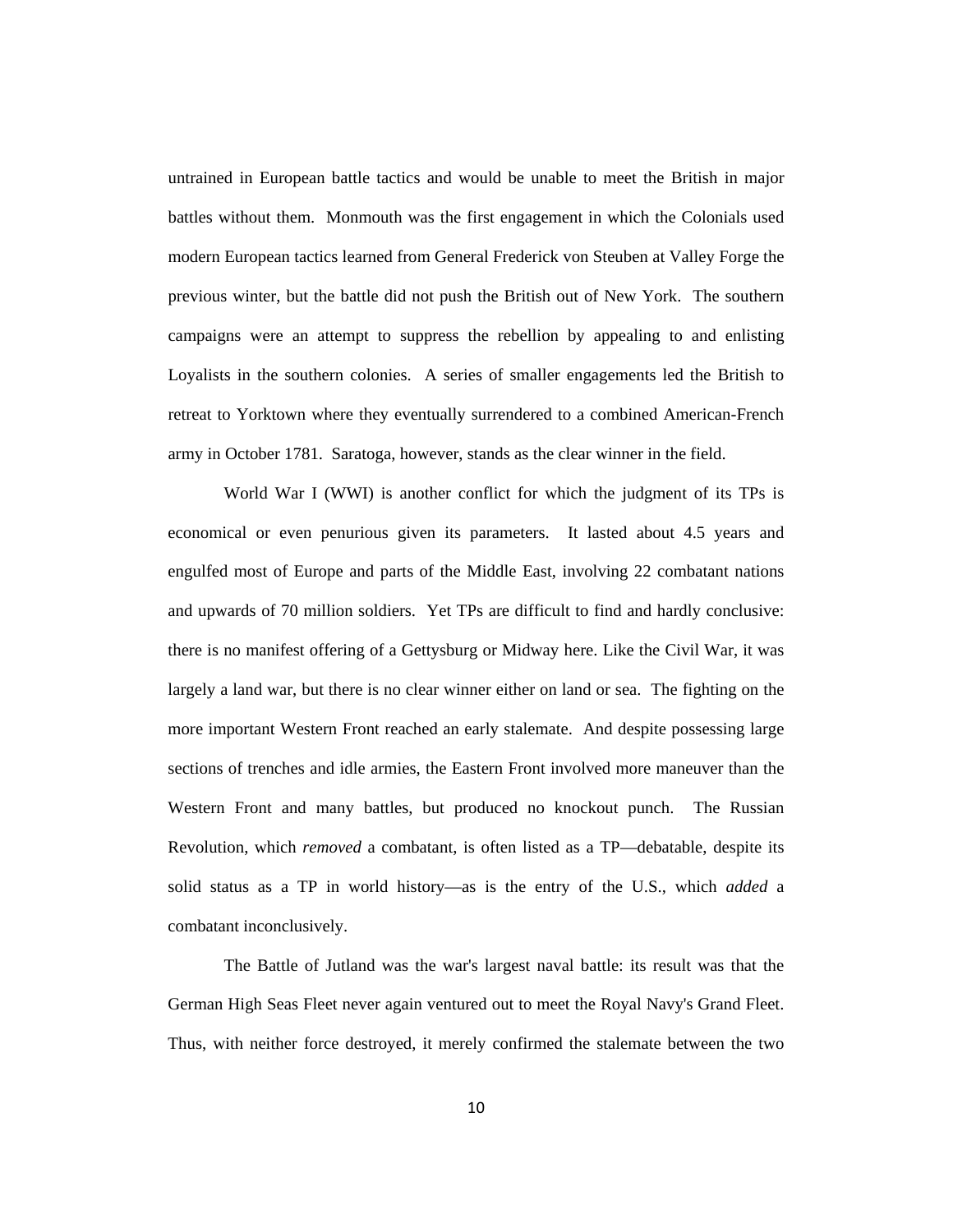powers. The U.S. entered the war too late to bring its industrial might to as full force as it would 25 years later, but its entrance tipped the balance. It was the combination of starvation of the people among the Central Powers and the addition of potentially two million American soldiers to the Western Front that forced Germany to sue for peace. So WWI brings two TPs to the table: the Russian Revolution and the entry of the United States.

World War II, on the other hand, presents particular hurdles in determining TPs. The first is that the U.S. did not enter when it started. Because fighting had already started in its two major theaters, Asia in 1931 and then Europe in 1939, the Pearl Harbor attack could be seen as a TP in the overall conflict. The second hurdle is that America's enemies in the Atlantic and the Pacific operated for the most part independently: the Japanese attack on Pearl Harbor surprised the Germans too. This, and the size of the operational areas in each theater, caused America to prosecute the war almost independently in these regions. They of course were connected in the Germany First policy of President Franklin Roosevelt and subsequent allocation of resources. But in truth, the invasion of North Africa in October 1942 had no impact on the battle of Guadalcanal, and it does not appear in the list below using the six-year period from 1939 to 1945.

At its furthest extent, WWII lasted about 14 years and engulfed most of the planet in some form or another. It involved 25 major combatant nations and over 120 million soldiers total. The U.S. was involved from December 1941 to September 1945, less than four years. It involved tremendous campaigns and battles on land, at sea, and in the air. For instance, the 8th Air Force in its campaign against Germany from 1942 to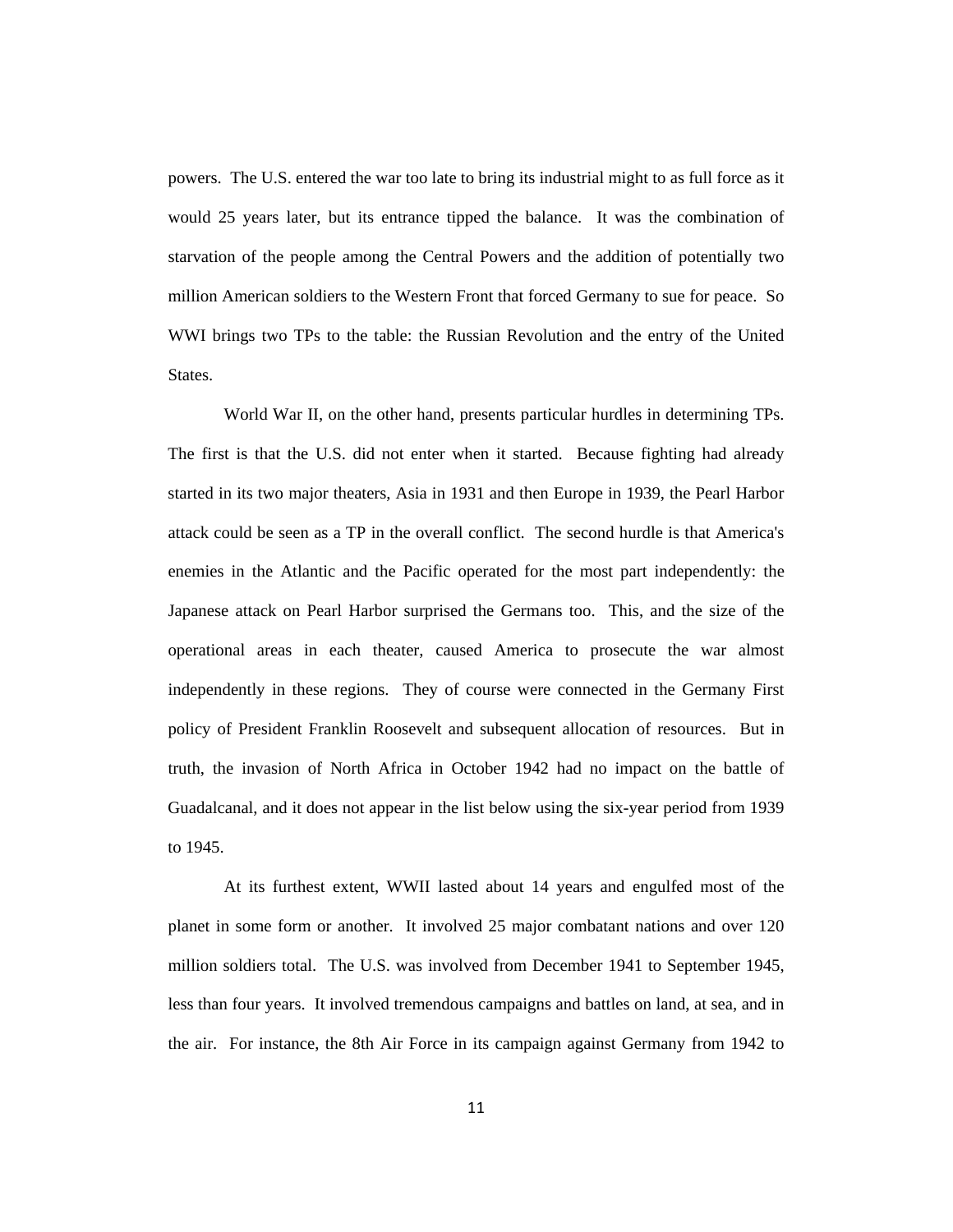1945 suffered more combat deaths than the entire U.S. Marine Corps. Different durations and separate theaters—Africa, Europe, Atlantic, Pacific, and China-India-Burma beyond the two coasts complicate the determination of TPs:

- 1. Great Britain and France declare war (Europe, 1939)
- 2. The Battle of Britain (Europe, 1940)
- 3. The Battle of Moscow (Europe, 1941)
- 4. Pearl Harbor (Pacific, 1941)
- 5. The Battle of Midway (Pacific, 1942)
- 6. The Battle of Guadalcanal (Pacific, 1942-3)
- 7. The Battle of Stalingrad (Europe, 1942)
- 8. The Battle of Kursk (Europe, 1943)
- 9. Allies hunt U-Boats (Europe, 1943)
- 10. Long range escort fighters (Europe, 1944)
- 11. D-Day (Europe, 1944)

The reader should note the following:

1. Only three of the 11 WWII TPs involve the Pacific Theater, an indication of both Allied priority to first defeat Germany and Italy and historical emphasis on this part of the conflict. Pearl Harbor is listed not because it was a Japanese victory, but because it brought a dominant force into the global conflict: in this sense it is similar to the WWI TP of U.S. entry. Midway stopped the Japanese advance, but did not result immediately in offensive operations against them. This waited for Guadalcanal, in August 1942, which lasted six months and involved numerous naval battles around the island, the result of which was the true end of Japanese expansion in the Pacific.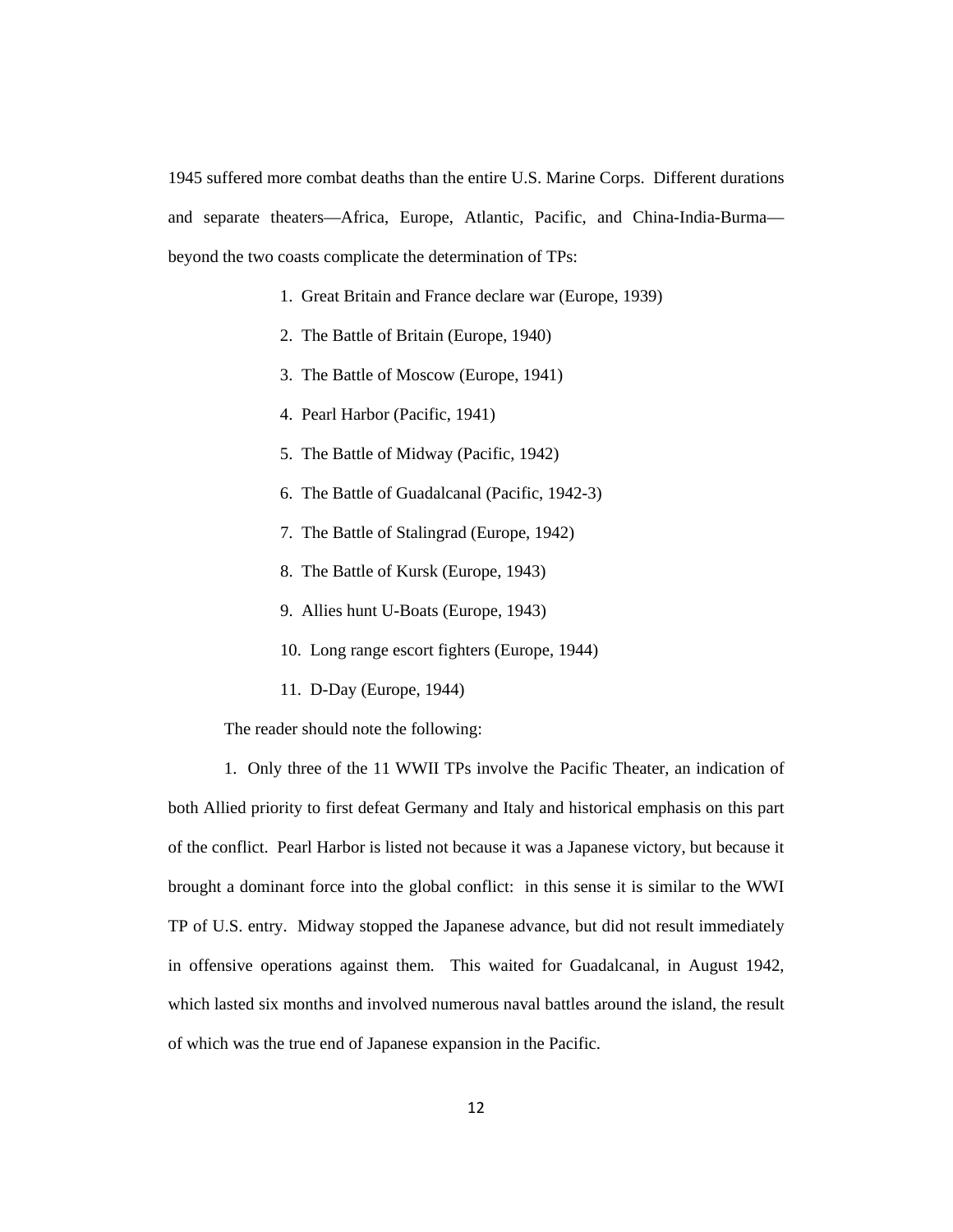2. Only one of the 11 TPs is an Axis victory, namely, the Japanese attack on Pearl Harbor, which could be stated alternately "The U.S. enters the war."

3. Three of the TPs are Soviet victories over the Germans: Moscow, Stalingrad, and Kursk. The Russian front was responsible for most German combat deaths, upwards of 90%. Soviet deaths, military and civilian, total officially about 20 million, but the real number is unknown. Albert Speer, Hitler's architect and armaments minister, wrote, "Our enemies rightly regarded this disaster at Stalingrad as a turning point in the war." (7)

Correspondingly, only one TP is a non-Soviet land victory, D-Day, reflecting the relatively short duration (compared to the Russian front) from the invasion to victory in Europe 11 months later. One could argue that Kursk is the only TP among the three because afterwards, the Germans were on the strategic defensive against the Russians, which is not true for Moscow and Stalingrad.

4. Curiously, one TP is technological, long-range escort fighters, referring to the development and deployment of the American P-51 Mustang fitted with the British Rolls Royce Merlin engine. This weapon made possible the defeat of the German Luftwaffe and consequently led to American air dominance on D-Day. Note further that the technological TP is *not* the atomic bomb.

5. Except for Pearl Harbor, no TP involves a starting battle or an initial invasion. For example, not included is the German invasion of Poland or the start of Operation Barbarossa, which culminated in The Battle of Moscow. Those on the list are the results of invasions: England and France entering the war, ensuring that it would expand far beyond a bilateral conflict and that the German defeat outside Moscow.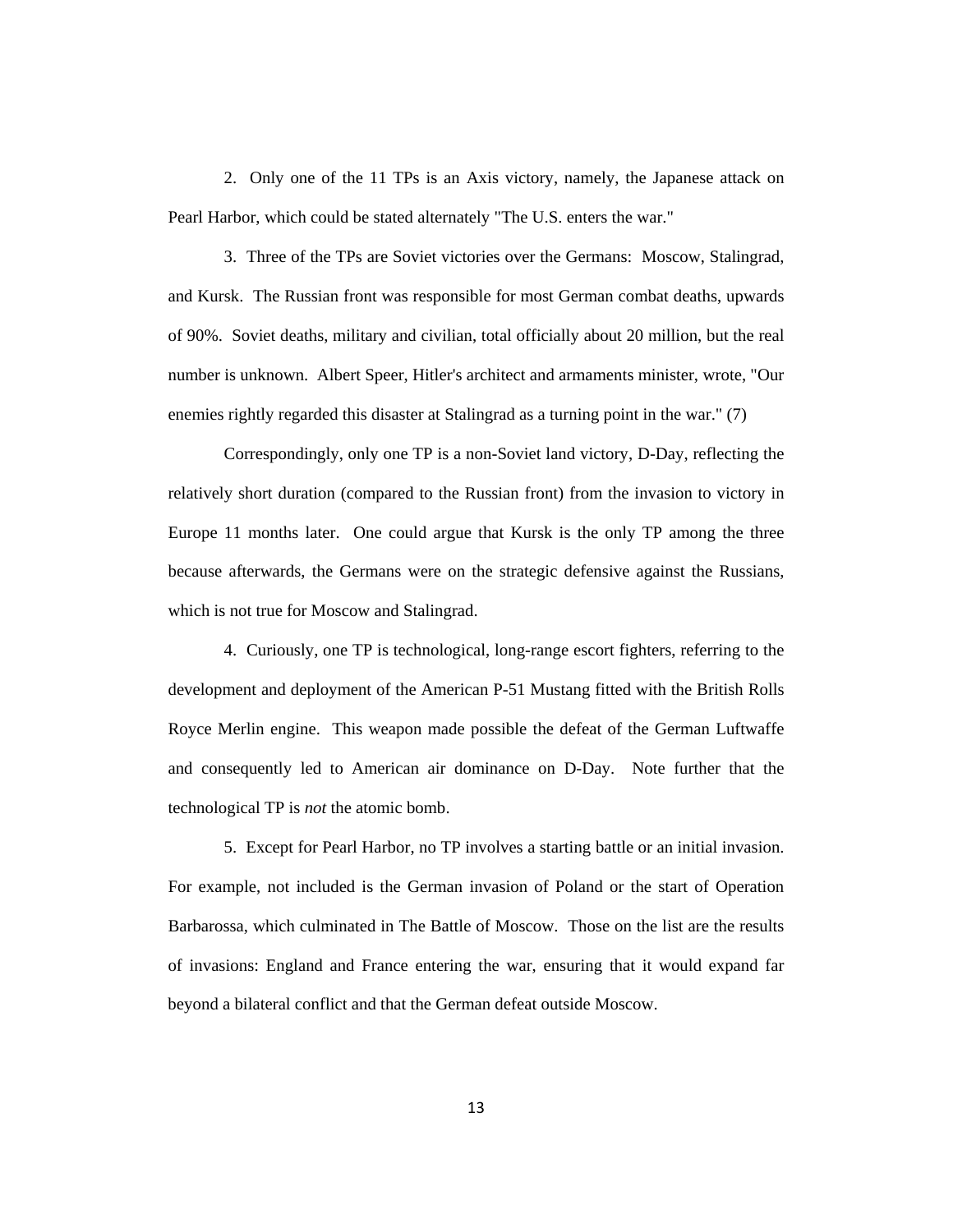6. No TP involves a specific person, military or political. For instance, there is no "General Georgi Zhukov assumes command of all Soviet forces" or "General Erwin Rommel dies." Despite their historical importance, no WWII political figure or general appears to receive the unbridled adulation of historians as do corresponding Civil War personalities, especially General Thomas Jackson. To their credit, WWII historians seem to seldom succumb to anyone's aura or mystique. World War II, with 120 million soldiers and two oceans was simply too large to be affected by one person. A candidate here could be "The election of Franklin Roosevelt for a third term" based on subsequent passage of the Lend Lease Act and the overall military preparedness he established prior to Pearl Harbor. This, however, is not on the list, which looks complete.

#### **CIVIL WAR TURNING POINTS**

The most commonly cited turning points are (8):

- 1. Confederate victory in First Battle of Bull Run (July 1861)
- 2. Confederate invasion of Kentucky (September 1861)
- 3. Union capture of Forts Henry and Donelson (February 1862)
- 4. Union capture of New Orleans (April 1862)
- 5. General Lee assumes command of Army of Northern Virginia (1862)
- 6. Union victory in Battle of Antietam (September 1862)
- 7. Stonewall Jackson's death (May 1863)
- 8. Union victory in Battle of Gettysburg (July 1863)
- 9. Union capture of Vicksburg (July 1863)
- 10. Union victory in Third Battle of Chattanooga (November 1863)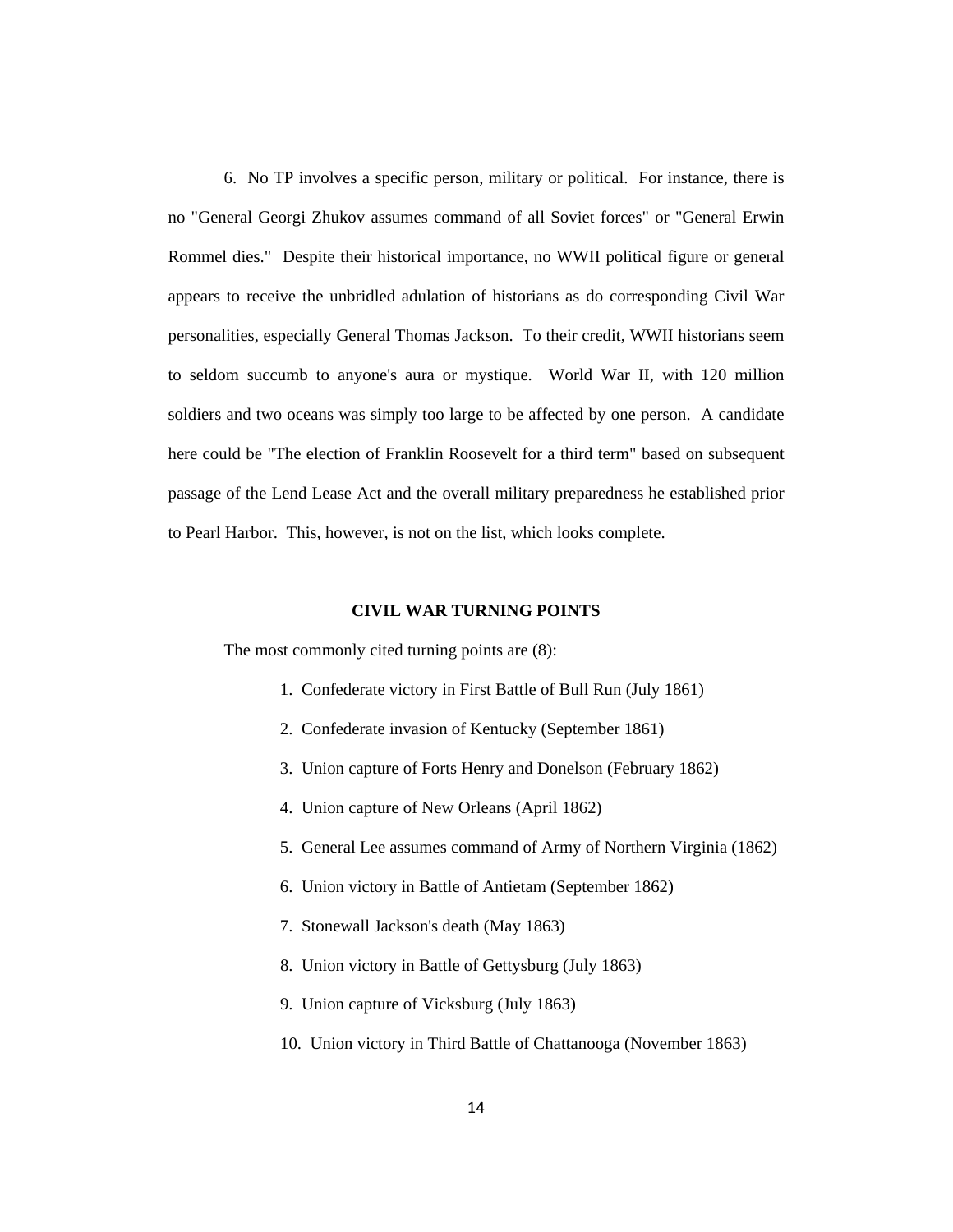- 11. Grant's appointment as Union general-in-chief (March 1864)
- 12. Union capture of Atlanta (September 1864)
- 13. Lincoln's reelection (November 1864)

The reader should note the following:

1. Of the thirteen TPs, only three refer to Southern accomplishment: one early victory (Bull Run), one early campaign (Invasion of Kentucky), and one command change (Lee). This means that the list of TPs appears to have avoided usage as a vehicle by Southern apologists for rewriting the war in favor of the Confederacy. One can question, however, whether a small starting battle (Bull Run) and a blunted invasion (Kentucky) really count as TPs.

2. Jackson's death as a TP relies on the baseless and unverifiable assumption that had he lived, he would have attacked and taken Cemetery Hill two months later at Gettysburg. This assertion can never be proved, although advocates continue to maintain its veracity to this day for a purpose which remains unclear.

3. The nine remaining TPs refer to Union accomplishment, which makes sense because the North won. The last six TPs starting with Gettysburg in 1863 represent this trend; excluding the invalid TP of Jackson's death, the string of Union accomplishment reaches back to Antietam in 1862. The analysis of each year of the war below explains this.

4. None of these points, however, answers the question of what was *the* single turning point of the war. This can be determined with the benefit of hindsight, however, on which hinges the determination of TPs.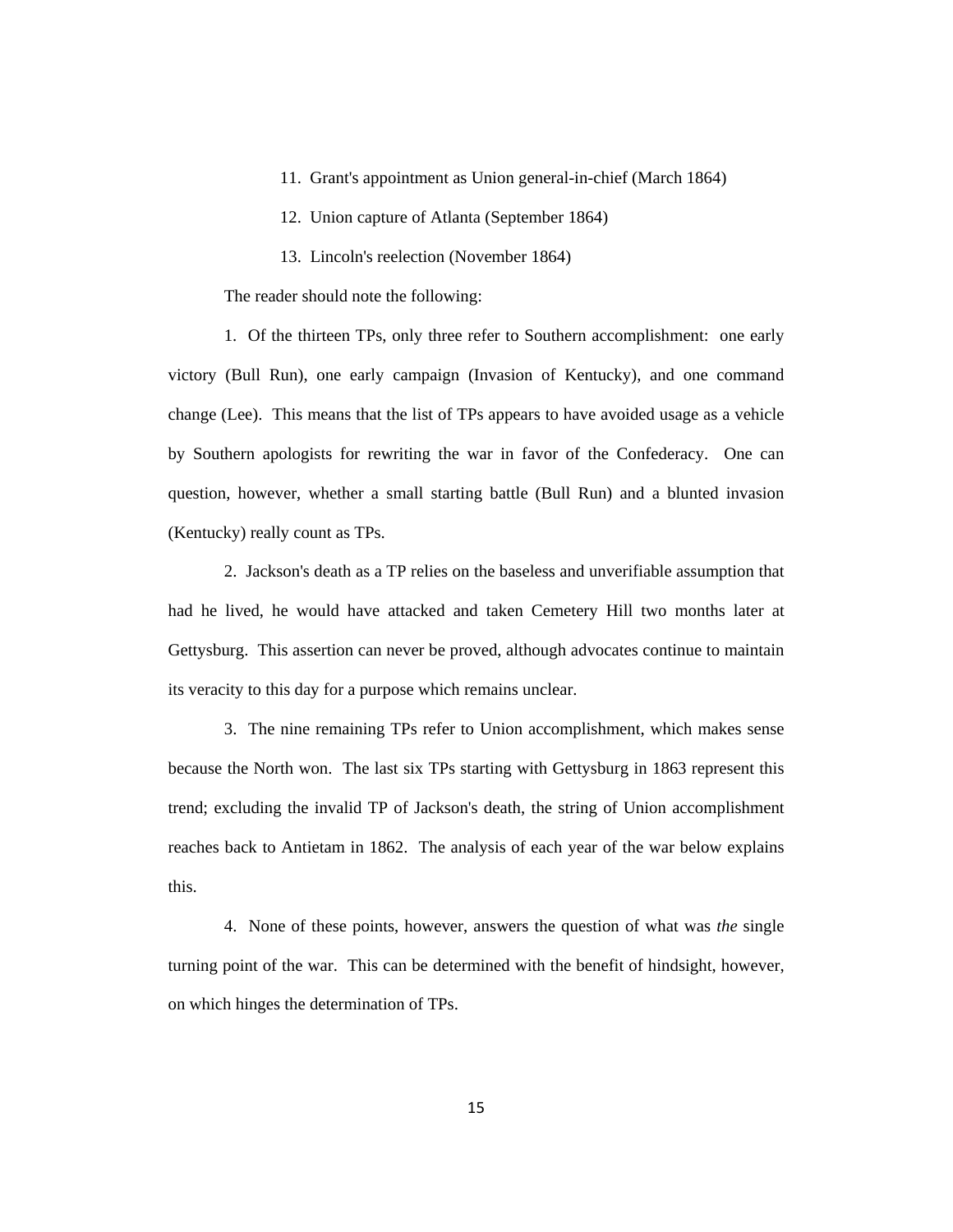A tabulation of TPs in the four wars previously discussed yields the data in Table 1. The parameters chosen, duration, countries, and soldiers, appeared to be obvious metrics common to the description of all conflicts. They also have the benefit of being readily available.

| <b>HISTORICAL DATA</b> |                            |                                                     | <b>COMPUTED VALUES</b>        |            |                     |                                           |
|------------------------|----------------------------|-----------------------------------------------------|-------------------------------|------------|---------------------|-------------------------------------------|
| <b>WAR</b>             | <b>DURATION</b><br>(YEARS) | <b>MAJOR</b><br><b>COUNTRIES</b><br><b>INVOLVED</b> | <b>SOLDIERS</b><br>(MILLIONS) | <b>TPs</b> | TPs/<br><b>YEAR</b> | TPs/<br><b>MILLION</b><br><b>SOLDIERS</b> |
| <b>ARW</b>             | 7.5                        | 3                                                   | 0.1                           | 1          | 0.13                | 10.00                                     |
| CW                     | 4.0                        | $\overline{2}$                                      | 3.2                           | 13         | 3.25                | 4.06                                      |
| WWI                    | 4.5                        | 22                                                  | 70.0                          | 2          | 0.44                | 0.03                                      |
| WWII                   | 6.0                        | 25                                                  | 120.0                         | 11         | 1.83                | 0.09                                      |

**Table 1. Statistical comparison of Civil War turning points to other U.S. Wars**

The numbers in bold show how the determination of Civil War TPs is skewed upward. One must first accept the TP/Million Soldiers value of 10.00 for the ARW as an arithmetic anomaly. If a war should have a minimum of one TP, then the number of soldiers is irrelevant. In the case of the ARW, the number of soldiers is surprisingly small when compared to the other wars and produces a skewed value for this parameter. This is unavoidable but does require explanation.

Other than this anomaly, the values for the two world wars appear consistent both in the rate of TPs per year and per the number of soldiers. They are within reasonable bounds and any multiplicative difference can be explained. For instance, although the number of soldiers involved in WWII is not quite double that of WWI, the number of TPs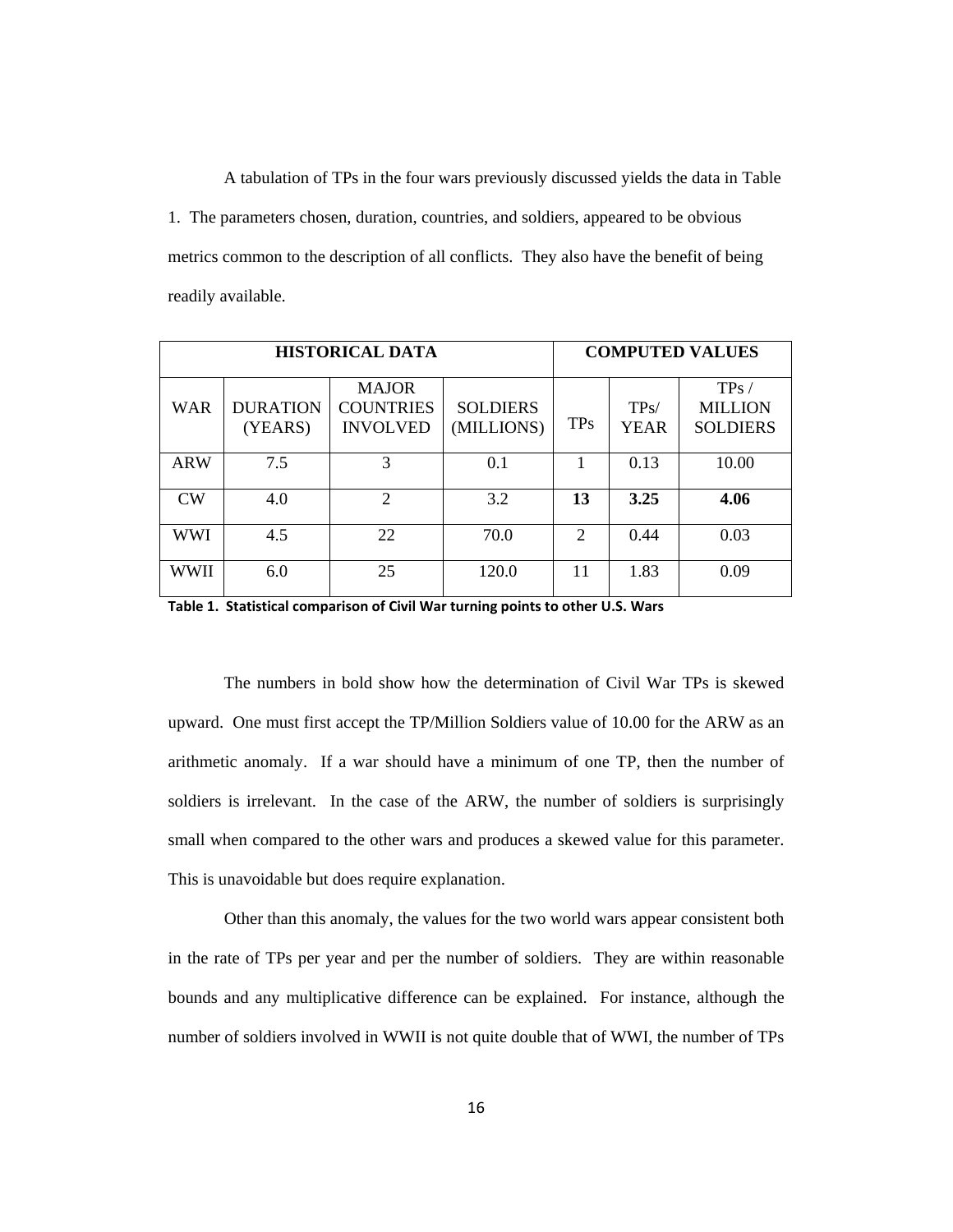is fivefold. A partial explanation is that WWII was a much more mobile war than was WWI. The well-known WWI Western Front in France, where the outcome was eventually decided, was relatively static for most of the conflict. Automotive transport was relatively new, and tanks and airplanes were still in their infancy as weapons, and most transport was on foot. The technological advances in ships, cannons, and machine guns made this war more lethal but not more rapid. The rest of the explanation is stated above: the far-reaching extent of WWII with essentially two separate wars in two major theaters, the Atlantic and the Pacific.

Simple graphs can be drawn from the data in Table 1. The Civil War point appears on each graph along with its value of 13. For each graph, one can imagine a straight line through the three points and the origin  $(0,0)$  to best represent the three points. Using this, one might estimate the expected number of Civil War TPs.

1. Number of TPs versus Duration (Figure 1). At duration of four years, the expected Civil War value would be approximately four TPs.

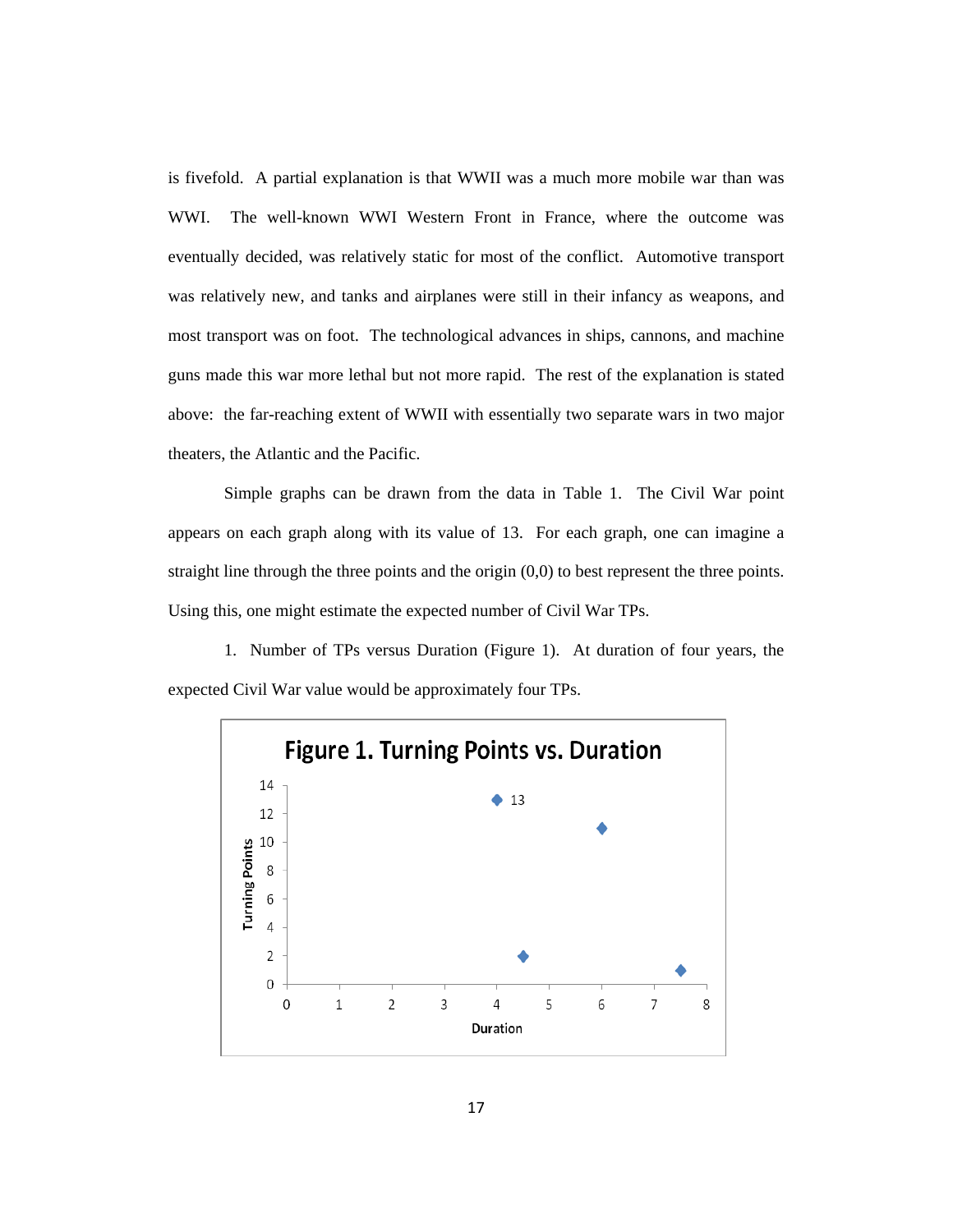2. Number of TPs versus Major Countries Involved (Figure 2). At two major countries, the expected Civil War value would be approximately one TP.



 3. Number of TPs versus Number of Soldiers (Figure 3). The values for the ARW (.1 million and 1 TP) skew the graph away from the origin, but they must be included for completeness. Given this, at 3 million soldiers, the expected Civil War value would be approximately one TP.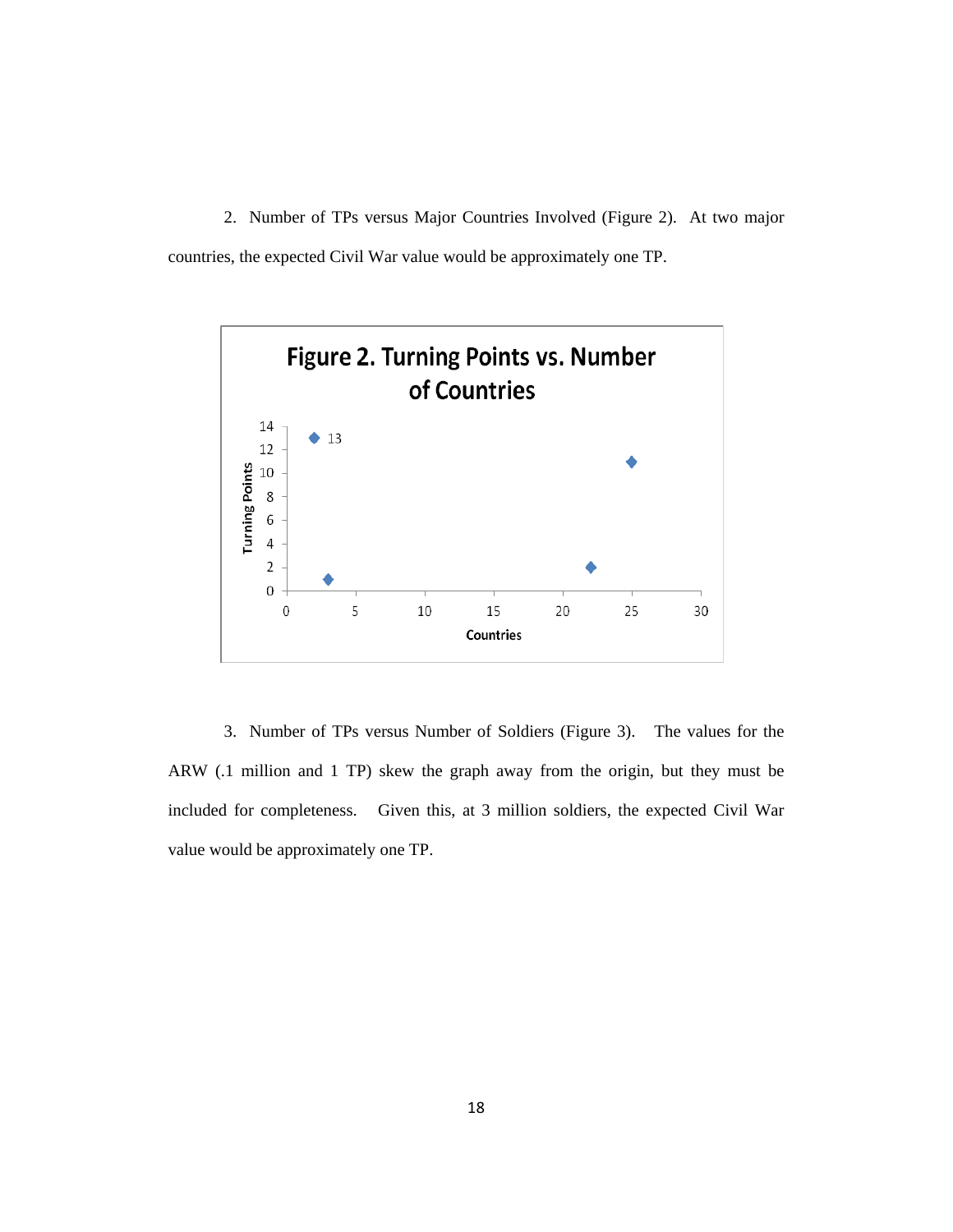

Averaging the CW expected values (4, 1, and 1) produces an expected number between two or three, far less than the thirteen found from texts and online. As shown above, the number of TPs ascribed to this war is far greater. One must ask if the Civil War really merits the number of TPs that it has acquired from historians over the years and whether those that have been offered are legitimate.

### **AN ALTERNATE APPROACH**

The book *The Ninety Days: Five Battles that Changed the World* by Thomas N. Carmichael attacks this problem for WWII and offers an interesting resolution. As stated above, because of scale and geography, it is difficult to name *the* single TP for the war. Carmichael recognizes this and offers not a single TP but a *period* after which the course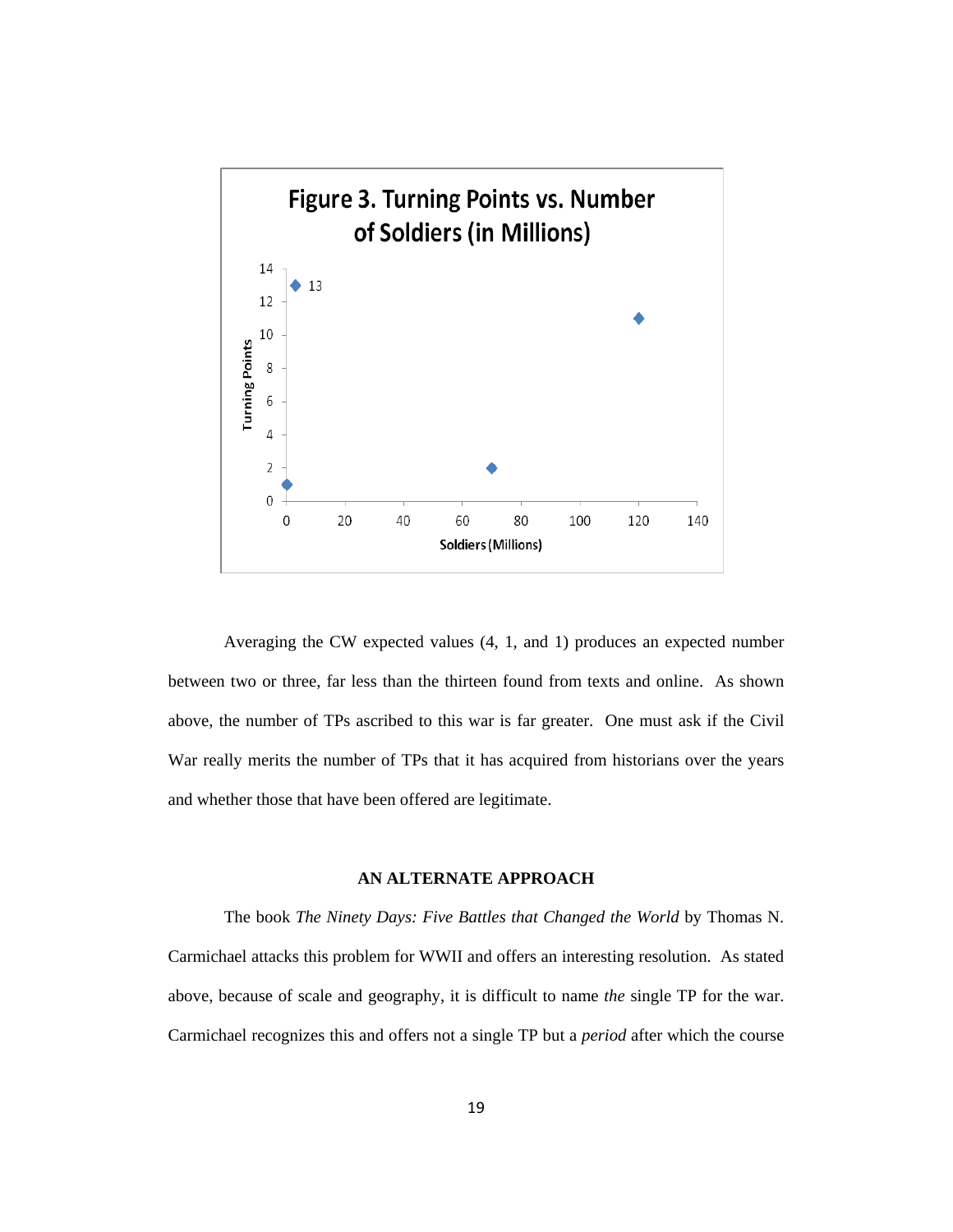of the war was decided. Before this period the Axis powers had the momentum; after, the

Allies had and never lost it. He writes:

"Thus, on October 4, 1942, the world stage was set for the ninety-day drama that would literally determine the course of civilization. The purpose of this book is to show how the tide dramatically and inexorably turned against the Axis during that period." (9)

"At the end of those ninety days, by January 1, 1943, it would be a very different war." (10)

This ninety-day period included five major engagements, the sum of which, and not one individually, changed the momentum of the war:

1. Guadalcanal — Invaded on August 7, 1942, by U.S. Marines, who resisted numerous land and seaborne attempts by the Japanese to expel them. By the end of the period Japanese high command prepared to evacuate all land forces from the island, leaving the lower Solomon Island chain to the Americans.

2. El Alamein — On October 23, 1942, the British 8th Army assaulted the German Afrika Corps in a massive set piece attack. This battle, which lasted three weeks and in which the Germans were defeated with staggering losses in men and armor, started their retreat from Egypt westward across North Africa.

3. Operation Torch — The Americans landed in western North Africa on November 8, 1942. With the British moving toward them, this invasion formed a pincer with the retreating Germans in the middle. By the end of the period, the Germans were trapped in Tunis and surrendered in May 1943.

4. Stalingrad — Germany's second major invasion of Russia started on June 28, 1942. The 6th Army reached Stalingrad in late August, starting a street battle for the city in which the Soviet army fought fiercely for every yard. They counterattacked on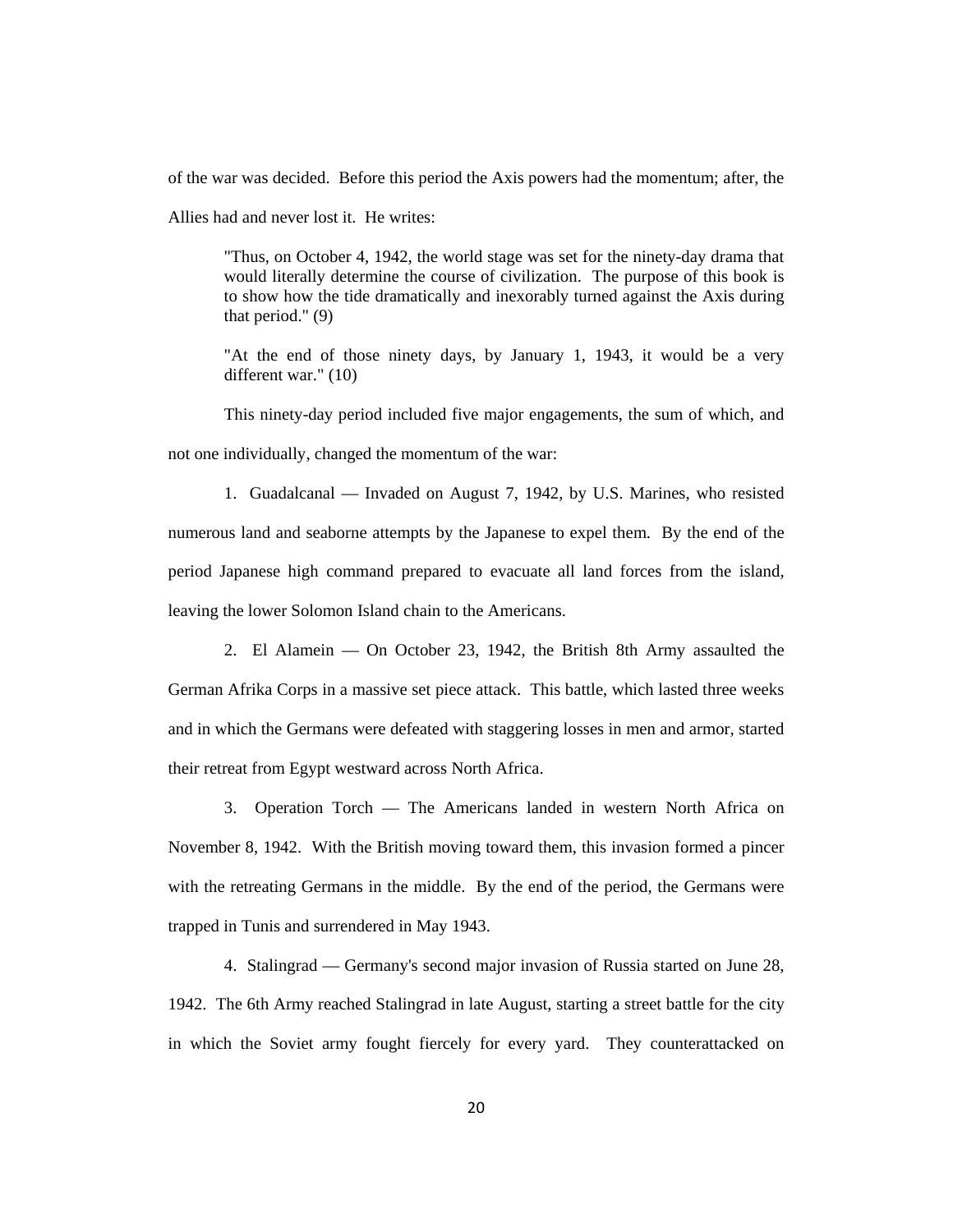November 19, 1942, and within a week completely surrounded the 6th Army. By the end of the period, the Russian winter and forces had repelled all German attempts to save their trapped men, who surrendered in February 1943.

5. The Barents Sea — On December 22, 1942, convoy JW.51B comprising 14 transports and a naval escort, sailed from Scotland with Murmansk, Russia, as its destination. On December 30, its escort of two cruisers and five destroyers repelled an attack from a small fleet of German surface craft which included one pocket battleship, one heavy cruiser, and six destroyers. No merchant ship was damaged, and they continued on safely to Murmansk. (11)

The reader should note the following:

1. Of the five engagements, only one occurred in the Pacific Theater, Guadalcanal, and the rest in the war against Hitler. This is understandable given the Allied priority of Germany First and the relative strength of the Japanese Navy and the U.S. Navies eight months after Pearl Harbor. Note that it is *not* Midway.

2. The contention is sound that at the end of the ninety-day period, the war was different. For both Germany and Japan, the conflict thenceforth was defensive. It is true that both made large countermoves in the ensuing two and a half years—Kursk, the Bulge, and Leyte Gulf come to mind—but these actions delayed, at great loss to both sides, the eventual Allied victories.

3. The start of the period, October 4, 1942, is slightly more than one month after the midpoint of the war. This is ten months after Pearl Harbor, when the mobilization of American manpower and industry was just starting to hit its stride, a trend that culminated in industrial production of a quantity and quality undreamed of in 1940. If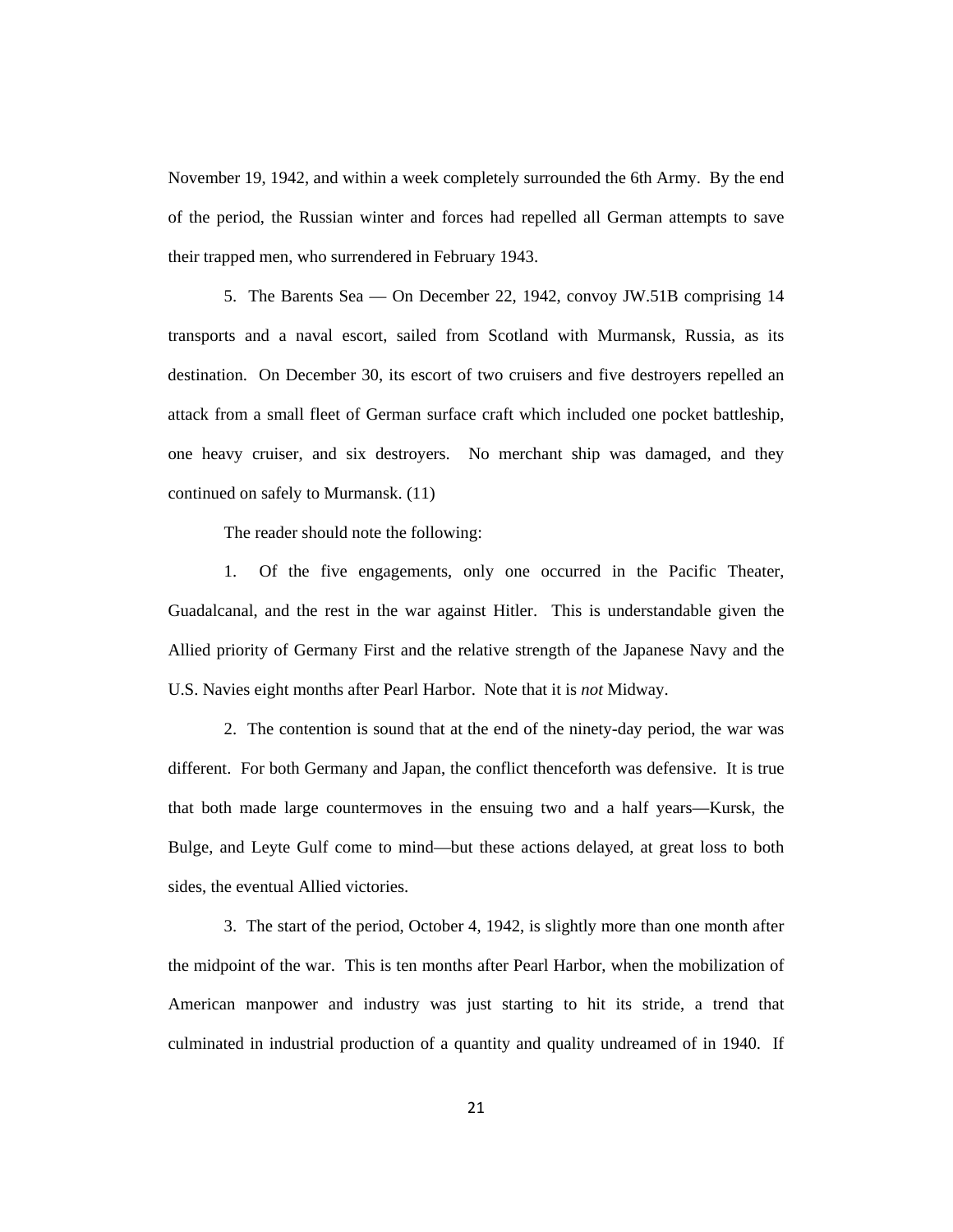one considers the start of the war in September 1939, this period begins just over one month after its exact midpoint.

4. Only two of the commonly cited TPs appear in Carmichael's list, Guadalcanal and Stalingrad. One might guess that such an important period would include standard TPs, but it might be considered unexpected for such a small number to appear. One of his choices, the Barents Sea, has the highest potential to surprise novices who do not know that the Battle of the Atlantic was the longest of the entire conflict, extending over the entire six years. Its importance is understated and often ignored, but the entire war depended on defeating German U-Boats.

5. The variety of combatants, theaters, and battle types (sea, land, and air) confirms the aforementioned list of problems with determining TPs. World War II is simply too big to find one action that can be called *the* turning point.

## **ANALYSIS OF CIVIL WAR TURNING POINTS**

One can apply Carmichael's concept to the Civil War with reasonable result. Parallels between the Civil War and WWII support this approach:

1. The size of the country dictated that two massive armies would never meet in one colossal battle to slug it out and determine the victor. The distances involved are Washington, D.C. to Santa Fe, New Mexico, over 1,800 miles; Washington, D.C., to New Orleans, Louisiana, over 1,000 miles. By comparison, the distance from Lisbon, Portugal, to Moscow, Russia, is around 2,400 miles and crossed eight or nine countries in the 1860s.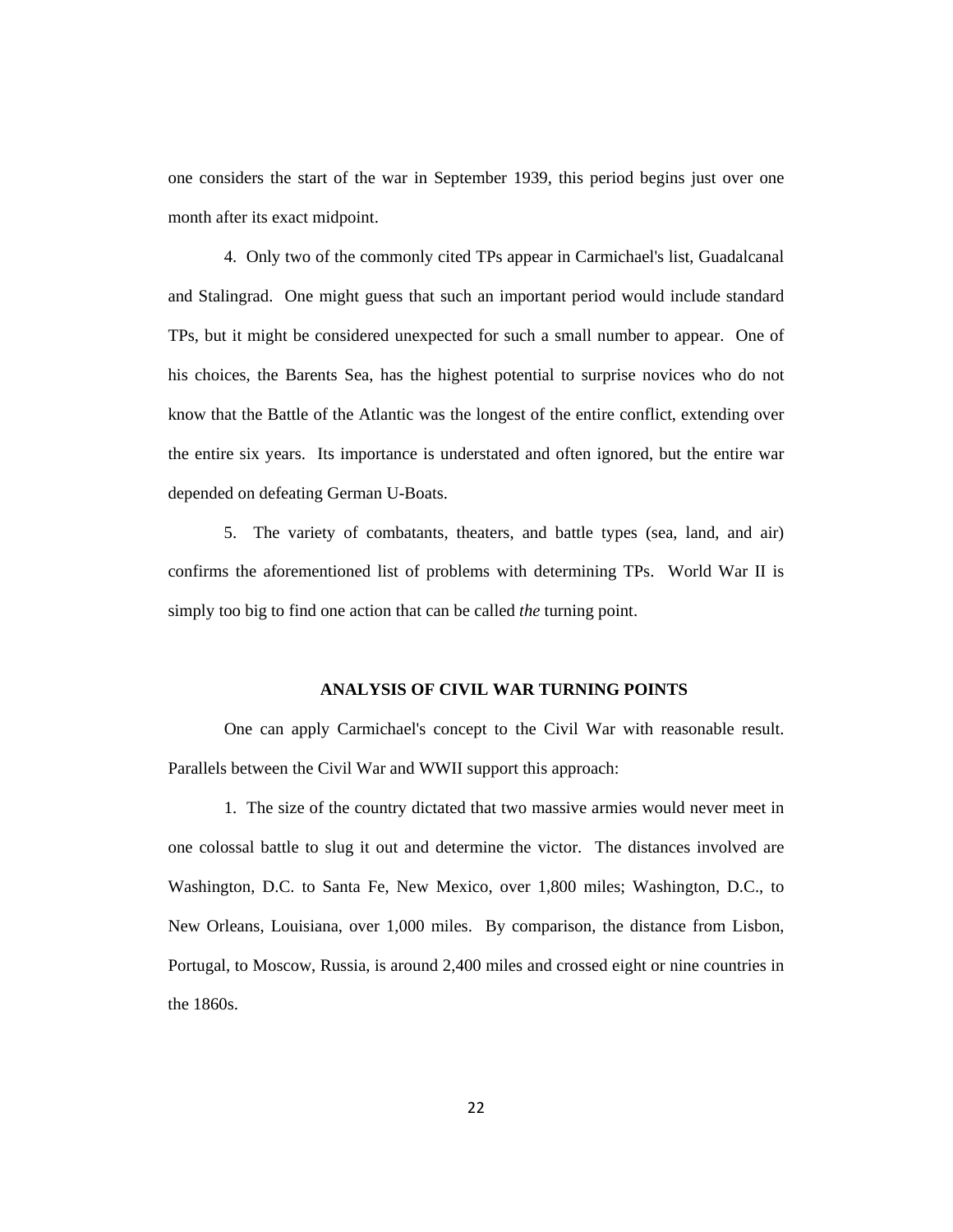2. Geography dictated the primary operational areas: the Mississippi and the proximity of the capital cities, Washington and Richmond. Like the two major independent WWII theaters, for the Civil War this resulted in two major areas of operation: Virginia and elsewhere. The vast area west of the Mississippi was called the Trans-Mississippi, which witnessed many battles, including some important ones like Pea Ridge, but the number of forces committed there by both sides meant that the overall conflict would not be won there.

3. Further, both the North and South were divided into military departments, each with its own commander. For most of the war, each operated independently with almost no synchronization. Whereas in the North this ended with the appointment of Ulysses Grant as commander-in-chief of the army in March 1864, the South never achieved the same level of control or coordination.

If the Civil War, therefore, lends itself to a TP period similar to that proposed by Carmichael for WWII, then the next task is to determine it by finding a period after which the victor was clear. A good way to do this is to draw the temporal extent of each major campaign on a line for the year it occurred, as shown in Figure 4. Then analyze each campaign as to the attacker and victor to determine in which year the balance of victories tips to one side. (Two samples are highlighted in red to distinguish them from the background calendar.)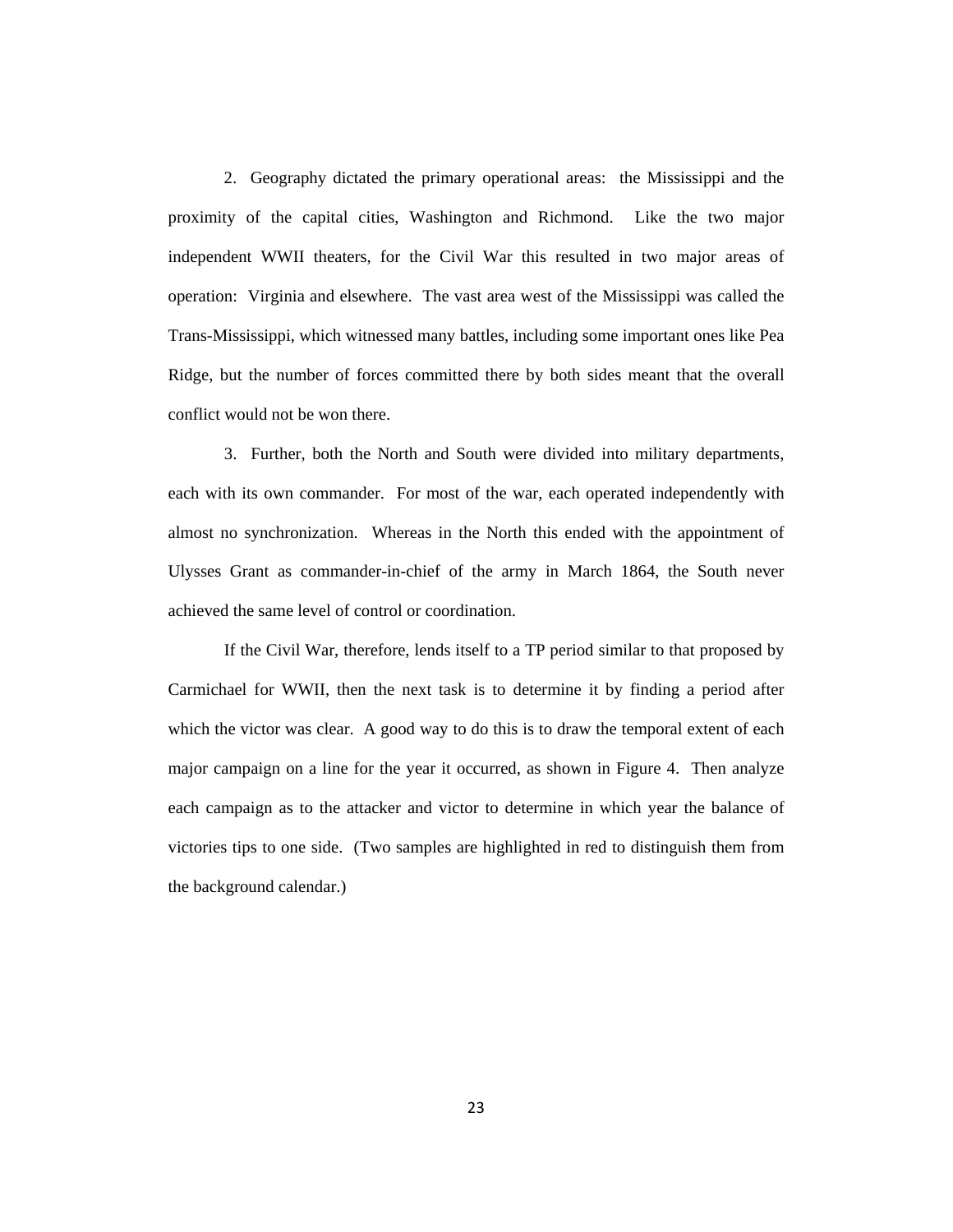

Figure 4. Example of calendar depiction of military campaigns.

Drawing every major campaign over all four years and "stacking" the years produces a diagram similar to a Gantt chart for project schedules with lines, some overlapping as shown above, for different activities. One may use a single chart for the entire war or two, one for the Eastern Theater and the other for the Western. Fortuitously, *The Civil War Dictionary* does the latter on its two inner covers. (12)

It is clear from Lieutenant Colonel Mark Boatner's two diagrams that militarily, 1861 and 1865 produce no TPs. The year 1861 holds only four activities: First Bull Run, Wilson's Creek, Lexington, and Belmont, and none offers anything approaching a TP. By 1865 the only two major operations are the Army of the Potomac in Virginia and Sherman's campaign in the Carolinas. These are clearly Federal initiatives, and the war of course ended in April and May 1865 as different Confederate armies surrendered to Federal forces.

The year 1862 offers the largest number of major campaigns and it ended with no clear indicator of the final victor. The list in Table 2 illustrates this mixture of initiative and failure.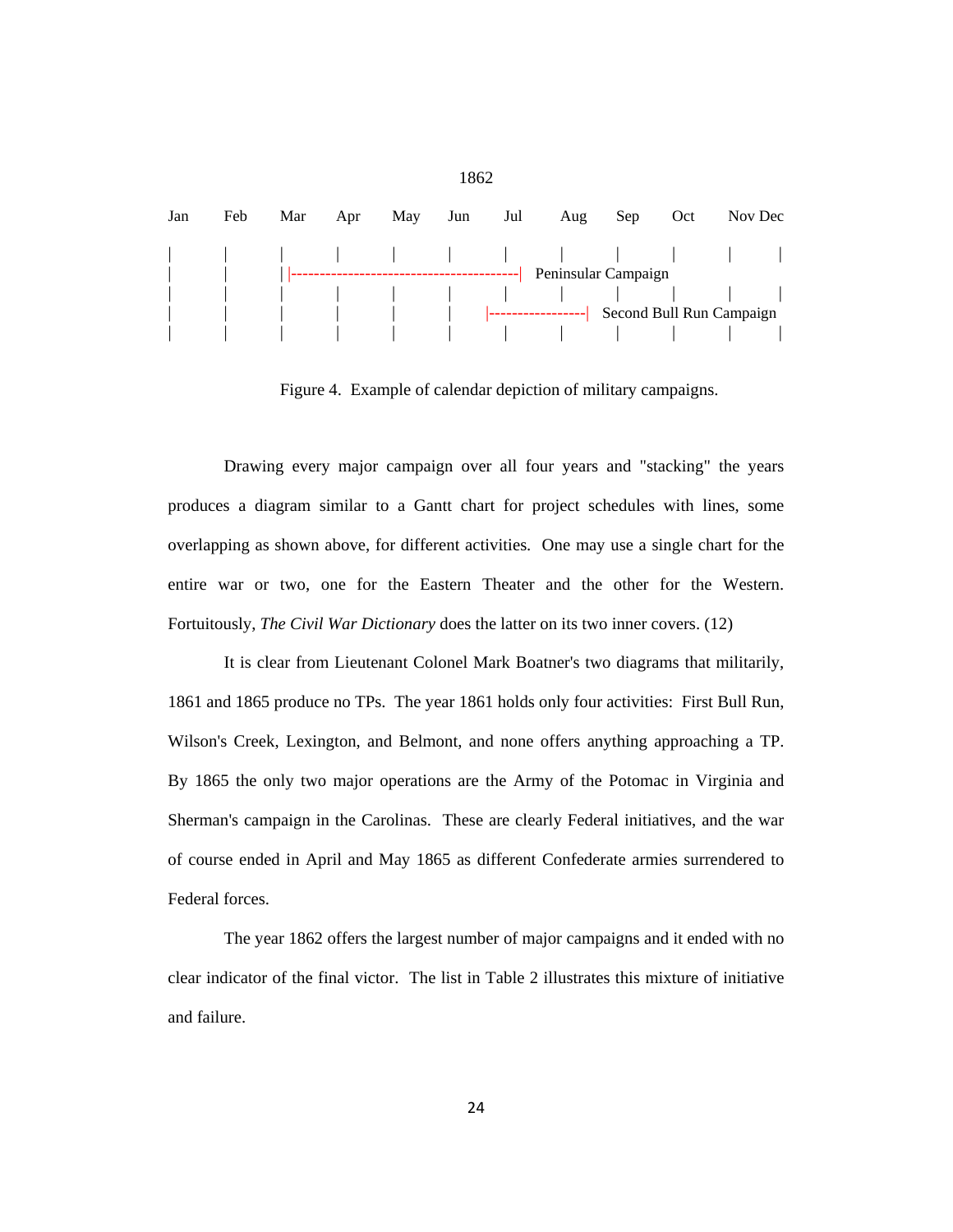| <b>THEATER</b> | <b>START</b><br><b>MONTH</b> | <b>1862 CAMPAIGN</b>                                            | <b>ATTACKER</b> | <b>VICTOR</b> |
|----------------|------------------------------|-----------------------------------------------------------------|-----------------|---------------|
| Eastern        | March                        | Peninsular                                                      | Federals        | Confederates  |
| Eastern        | May                          | Jackson's Valley                                                | Confederates    | Confederates  |
| Eastern        | June                         | Second Bull Run                                                 | Federals        | Confederates  |
| Eastern        | September                    | Antietam                                                        | Confederates    | Federals*     |
| Eastern        | October                      | Fredericksburg                                                  | Federals        | Confederates  |
| Western        | February                     | Forts Henry, Donelson                                           | Federals        | Confederates  |
| Western        | March                        | Shiloh                                                          | Federals**      | Federals      |
| Western        | May                          | <b>Advance on Corinth</b>                                       | Federals        | Federals      |
| Western        | June                         | Advance on Chattanooga                                          | Federals        | Confederates  |
| Western        | March,<br>April, May         | Pea Ridge, New Orleans,<br>and Operations North to<br>Vicksburg | Federals        | Federals      |
| Western        | August                       | Bragg's offensive to<br>Tennessee                               | Confederates    | Federals      |
| Western        | October                      | Grant's first offensive to<br>Vicksburg                         | Federals        | Confederates  |

# **Table 2. Campaigns in 1862 listed chronologically by start month in each theater.**

\*Depending on the source, Antietam is sometimes argued a draw. However, because Lee ended his northward invasion after this battle, this analysis treats it as a Federal victory.

\*\*Although the Confederates attacked at Shiloh, it was in response to the Federal campaign; therefore, the Attacker is listed as Federals.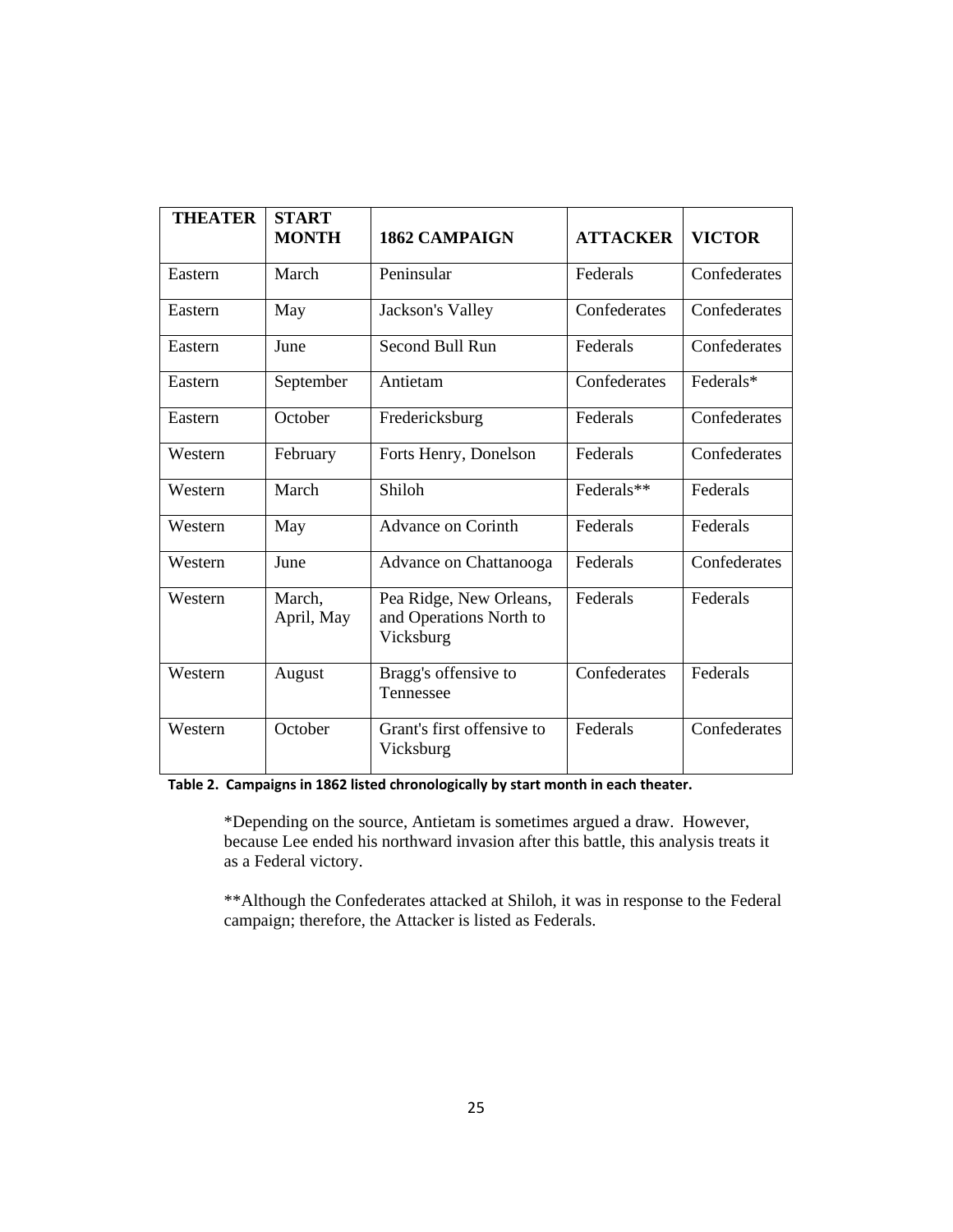The year 1862 saw an array of battles of unexpected magnitude and horror that stunned both soldier and civilian of both sides, but did little to resolve the military situation. Counts of the Attacker and Victor columns in Table 2 highlight this:

| Attacker Federal     | $= 9$ | Victor Federal     | $= 5$ |
|----------------------|-------|--------------------|-------|
| Attacker Confederate | $=$ 3 | Victor Confederate | $= 7$ |

These numbers show that the North was manifestly on the offensive with three times the number of offensives as the South. However, increased offense did not produce commensurate victories. Despite overwhelming resources, the North ended behind in successful campaigns by two. The chart shows also that the South won four of five offensives in the East, but in the West the North won four and the South, three, indicating that Lincoln was correct in looking there for hope. The year 1862 saw the North striving to end the rebellion and the South succeeding in preventing this.

The year 1863 offers fewer campaigns than 1862 but Union objectives become clear, especially in the West. The list in Table 3 illustrates this concentration of force.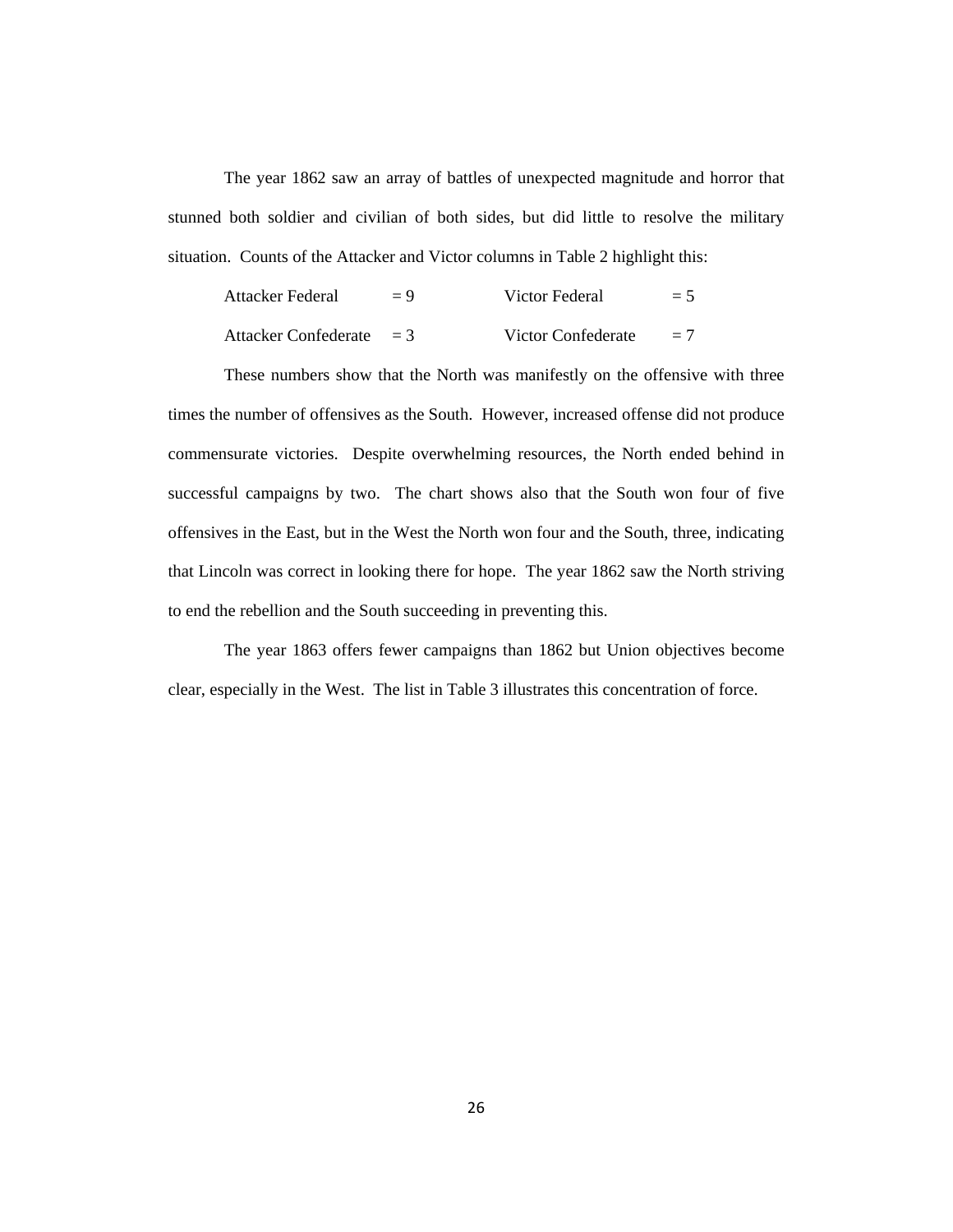| <b>THEATER</b> | <b>START</b><br><b>MONTH</b> | <b>1863 CAMPAIGN</b>   | <b>ATTACKER</b> | <b>VICTOR</b> |
|----------------|------------------------------|------------------------|-----------------|---------------|
| Eastern        | April                        | Chancellorsville       | Federals        | Confederates  |
| Eastern        | June                         | Gettysburg             | Confederates    | Federals      |
| Eastern        | October                      | <b>Bristoe Station</b> | Confederates    | Federals      |
| Eastern        | November                     | Mine Run               | Federals        | Confederates  |
| Western        | October<br>1863              | Vicksburg              | Federals        | Federals      |
| Western        | March                        | Port Hudson            | Federals        | Federals      |
| Western        | August                       | Chickamauga            | Federals        | Confederates  |
| Western        | August                       | Knoxville              | Federals        | Federals      |
| Western        | September                    | Chattanooga            | Federals        | Federals      |

**Table 3. Campaigns in 1863 listed chronologically by start month in each theater.**

One could call the situation in the East after Gettysburg a stalemate. Lee was in Virginia, but General Longstreet and two of his divisions were supporting the Army of Tennessee in the Chickamauga campaign. Lee and General Meade met briefly at Bristoe Station and Mine Run, but after Gettysburg, which depleted both armies, the East saw no major campaigns through that year. In the West, however, the situation was different. The first part of the year saw constant action for control of the Mississippi. This ended with the surrender of Vicksburg in July. The axis of advance then moved to Tennessee, the capture of which brought the Federals closer to Georgia and the industrial and rail center of Atlanta. Counts of the Attacker and Victor columns in Table 3 highlight this:

Attacker Federal  $= 7$  Victor Federal  $= 6$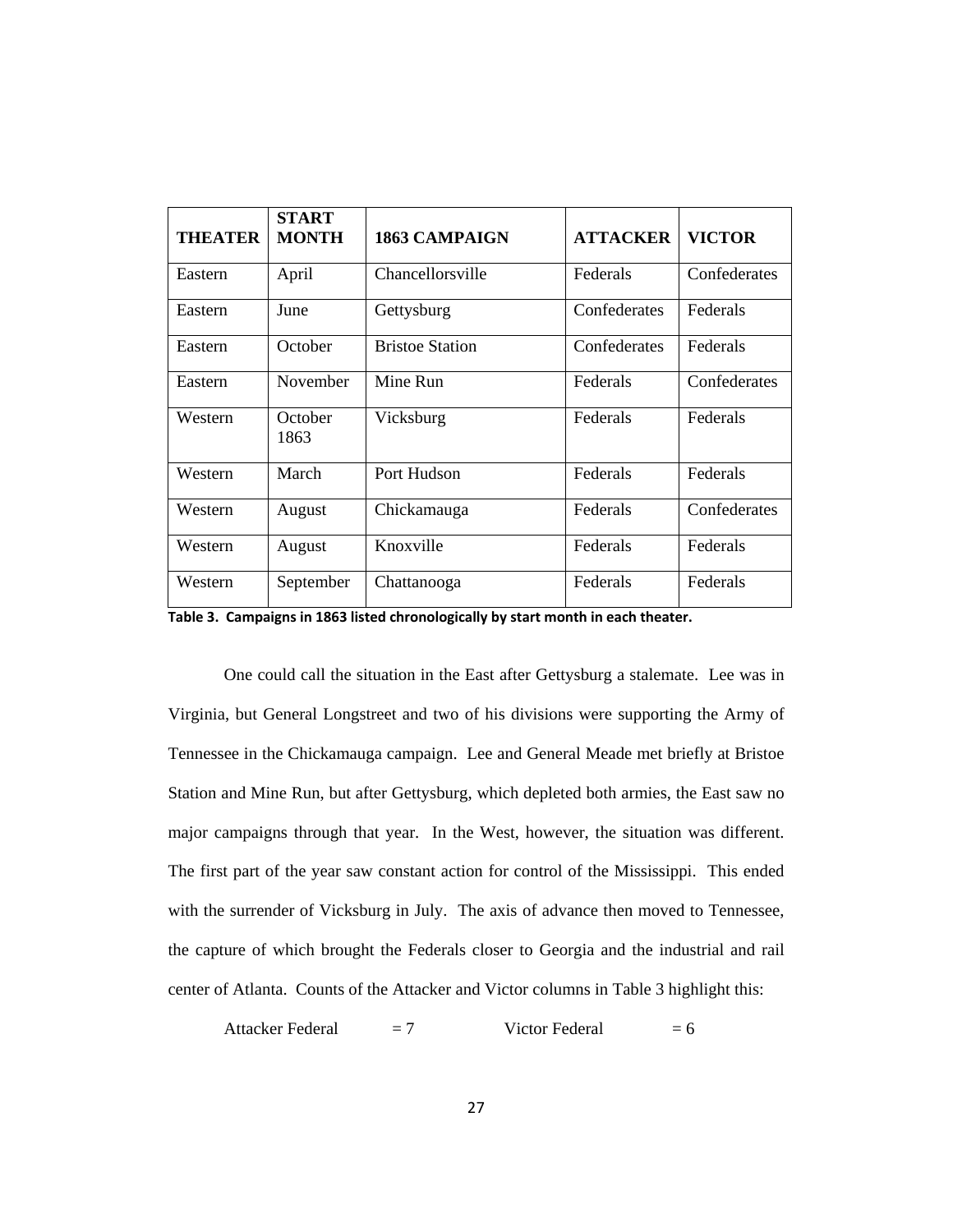```
Attacker Confederate = 2 Victor Confederate = 3
```
These numbers show that the North was beginning to exert military influence on the South which was more on the defensive. The chart shows also that the North and South equal with two victories in the East and that the North won four of five in the West, indicating that Northern military capability had improved but was not yet overwhelming. The year 1863 saw the North the eventual winner with almost all industrial and military capabilities in place, but with no apparent plan for victory.

The year 1864 offers six campaigns, five of which are Federal, far fewer than the previous two years. The difference in 1864 is that newly promoted Lieutenant General Grant commands all Union armies. With the Mississippi under Federal control, Grant's plan was to concentrate all military resources of the country into coordinated offensives to defeat the two major armies of the rebellion in Georgia and Virginia. The Red River campaign was ordered by General Henry Halleck before Grant became overall army commander and was not part of Grant's strategy. It is the only campaign that started prior to May 4. It was poorly conceived, planned, and executed, and consequently failed. Hood's invasion of Tennessee after the fall of Atlanta suffered from identical deficiencies, with the additional misfortune of meeting General George Thomas at Nashville. The list in Table 4 illustrates this.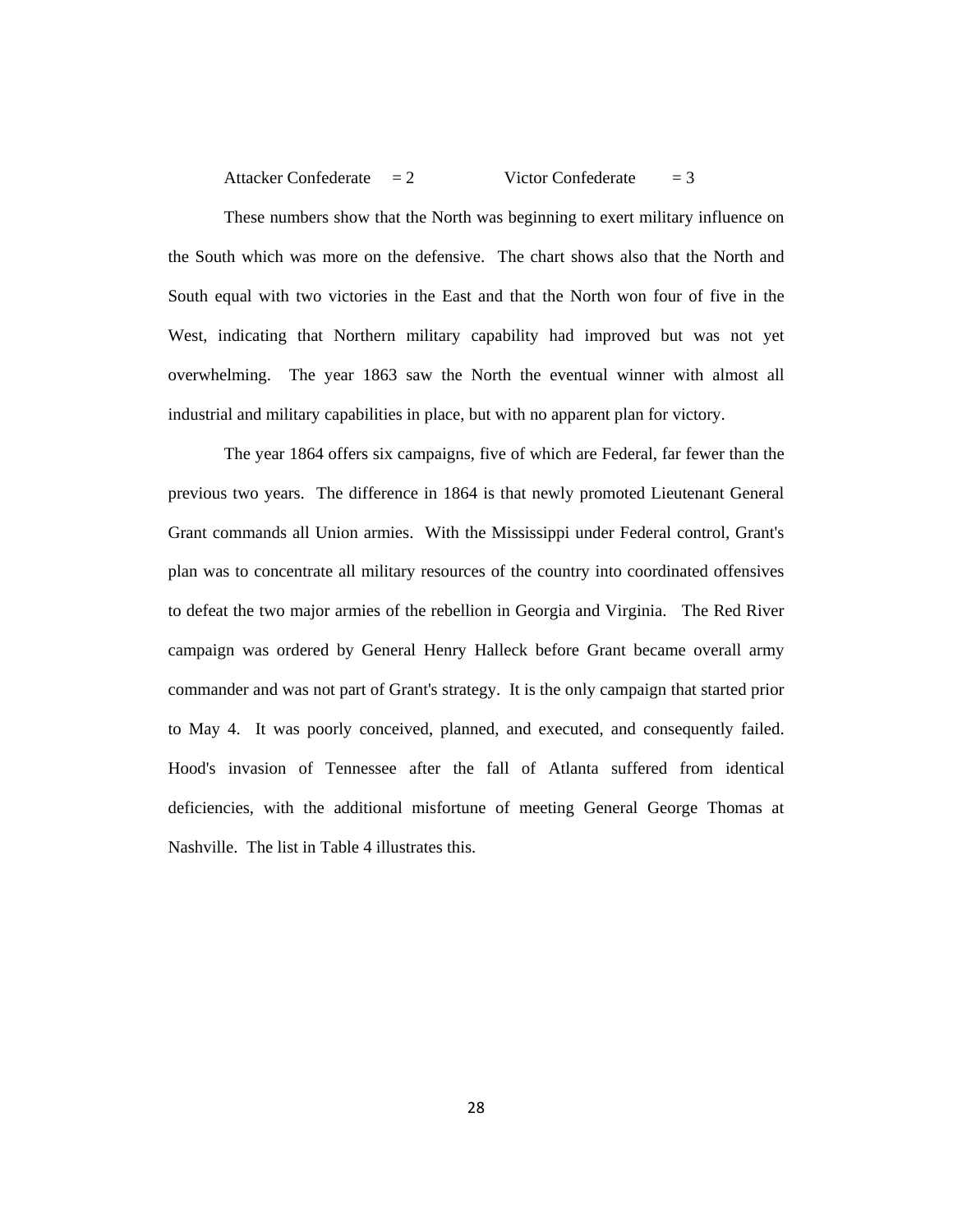| <b>THEATER</b> |         | <b>1864 CAMPAIGN</b>              | <b>ATTACKE</b><br>R | <b>VICTOR</b>    |
|----------------|---------|-----------------------------------|---------------------|------------------|
| Eastern        | May     | Petersburg (Army of<br>the James) | Federals            | Confederate<br>S |
| Eastern        | May     | $Overland*$                       | Federals            | Federals         |
| Eastern        | May     | Shenandoah Valley                 | Federals            | Federals         |
| Western        | March   | <b>Red River</b>                  | Federals            | Confederate<br>S |
| Western        | May     | Atlanta                           | Federals            | Federals         |
| Western        | October | <b>Invasion of Tennessee</b>      | Confederates        | Federals         |

|  |  | Table 4. Campaigns in 1864 listed chronologically by start month in each theater. |  |
|--|--|-----------------------------------------------------------------------------------|--|
|--|--|-----------------------------------------------------------------------------------|--|

\*The term "Overland" for the campaign against the ANV is not the term Boatner used: this term was substituted because it appears now in general usage.

The year 1864 introduced the Grant's concept of how an industrial country makes war. The strategy was simple: hitting the South with simultaneous offensives so it could not recover in any area and destroying its capacity to make war. Counts of the Attacker and Victor columns in Table 4 highlight this:

| Attacker Federal           | $= 5$ | Victor Federal     | $=4$ |
|----------------------------|-------|--------------------|------|
| Attacker Confederate $= 1$ |       | Victor Confederate | $=2$ |

These numbers show that the North was manifestly on the offensive on all fronts; however, this clearly did not produce quick victory. The South, not yet overwhelmed, still disputed the issue successfully. However, unlike earlier Confederate victories like Fredericksburg, the two Confederate successes were against two relatively minor attacks.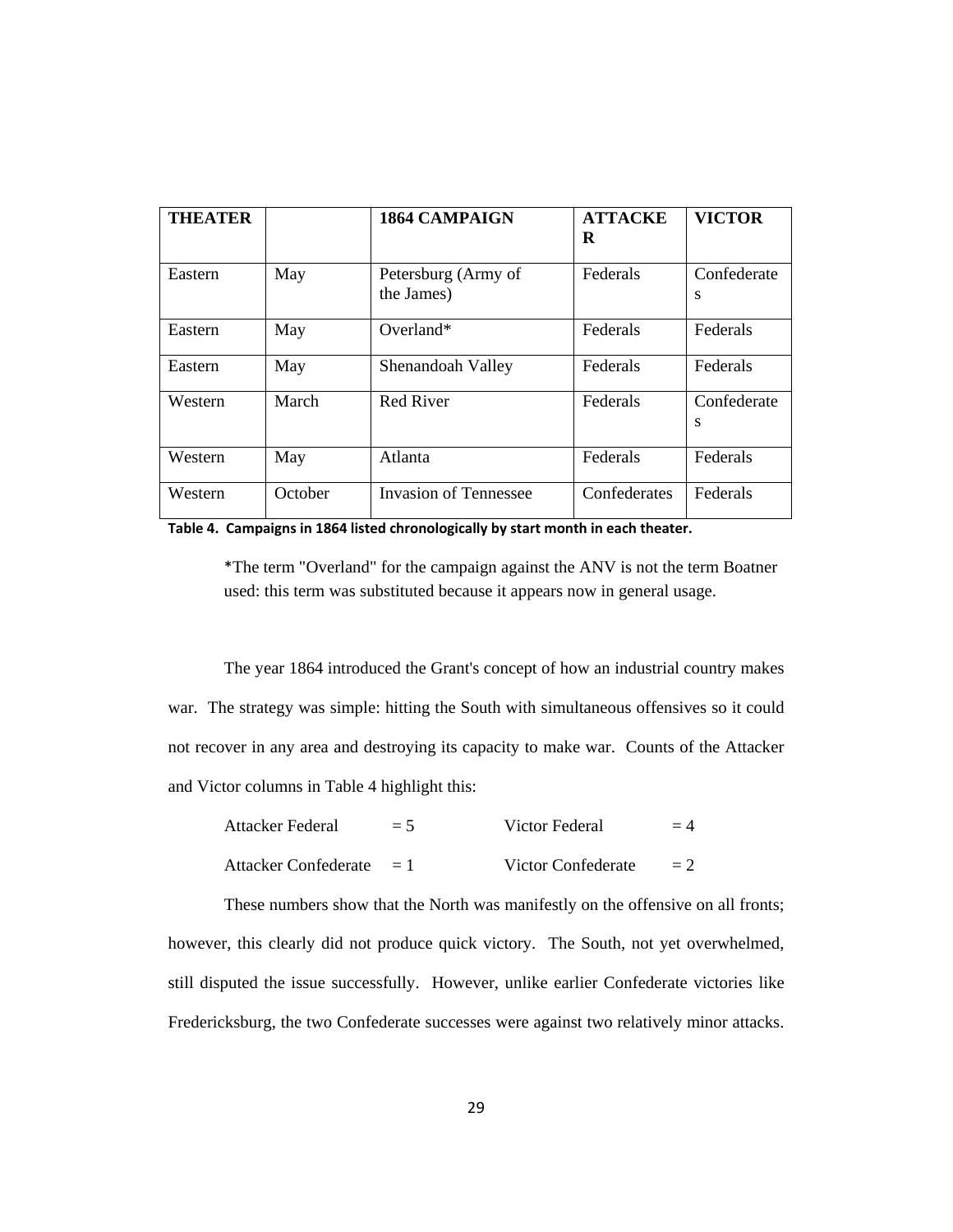The aforementioned Red River campaign was an orphan offensive of dubious result, and the first Petersburg campaign was initially part of the overall Federal offensive in May but was poorly led by General Benjamin Butler, quickly trapped in the Bermuda Hundred peninsula by a relatively small number of Confederates. By now, the Federal army could work around them and continue, which is what happened when Grant crossed the James River toward Petersburg in June 1864.

Although progress was slow and for long periods in stalemate, the only thing that could thwart a Union victory would be public opinion or the presidential election. Because the North indubitably and decisively held the military initiative, 1864 is not a fertile ground for TPs. The evidence, therefore, appears to favor 1863 as the year holding *the* TP of the war, whatever that is.

Once again, despite the disagreement among historians, the Gettysburg-Vicksburg combination (GVC) appears to be the best candidate for the war's TP. However, any proposed solution must address the two aforementioned reasons for their dispute, namely, their coincidence and the need to look systemically at the war. Carmichael's approach in *The Ninety Days* leads to a possible resolution that is not that difficult to apply to the Civil War. Just as his three-month period included only one standard TP, Stalingrad, it is necessary to look around the GVC for a battle that showed either Federal superiority or Confederate inferiority. The only major engagement before the GVC is Chancellorsville, a Confederate victory that embarrassed General Joseph Hooker and sent the AOP back across the Rapidan River; however, Lee failed to destroy the Federal Army. If the direct aftermath of this battle was the Southern initiative that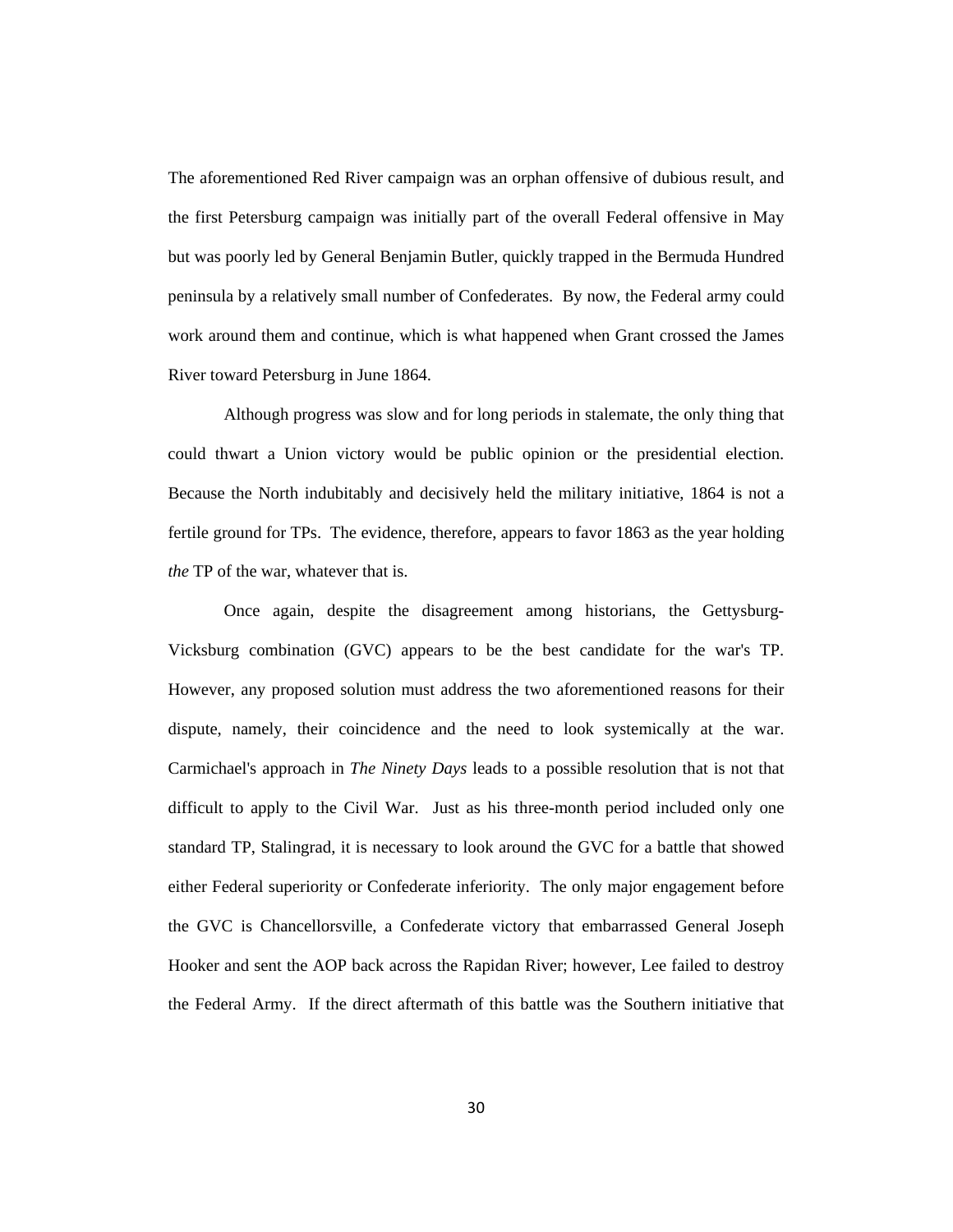resulted in Gettysburg, then the search prior to the GVC offers nothing. Therefore, one must look between July 1 and September 30.

The only major battle in this period is Chickamauga, which is a Confederate victory. According to Fletcher Pratt, this battle is far more important than most think, to wit:

"In the last analysis, the rock on which the new republic was split was the Rock of Chickamauga. Technically, the battle was a victory; actually it was a defeat, the most crushing, the most decisive any Southern army suffered." (13)

His reasons: the South chose the ground, its generals were among their best (D. H. Hill, John Bell Hood, Longstreet), and they enjoyed the advantage of General Thomas Wood's mistake. Despite much loss of life, the Federal army was neither destroyed nor crippled. In the end, despite all the Confederate advantages, the battle merely confirmed the Army of the Cumberland's possession of Chattanooga: "Chickamauga really accomplished little more than a confirmation of Gettysburg." (14) It should also be noted that Chickamauga provided Grant's final stepping stone at the Battle of Chattanooga two months later before his promotion to lieutenant general and command of all Federal armies.

This is a novel way of looking at Chickamauga, which is not normally on standard TP lists. Coupled with the GVC, one has a period containing Gettysburg, Vicksburg, and Chickamauga that changed the course of the Civil War. Using Carmichael's words, on July 1, 1863, "the world stage was set for the ninety-day drama that would literally determine the course of civilization." It might not have been exactly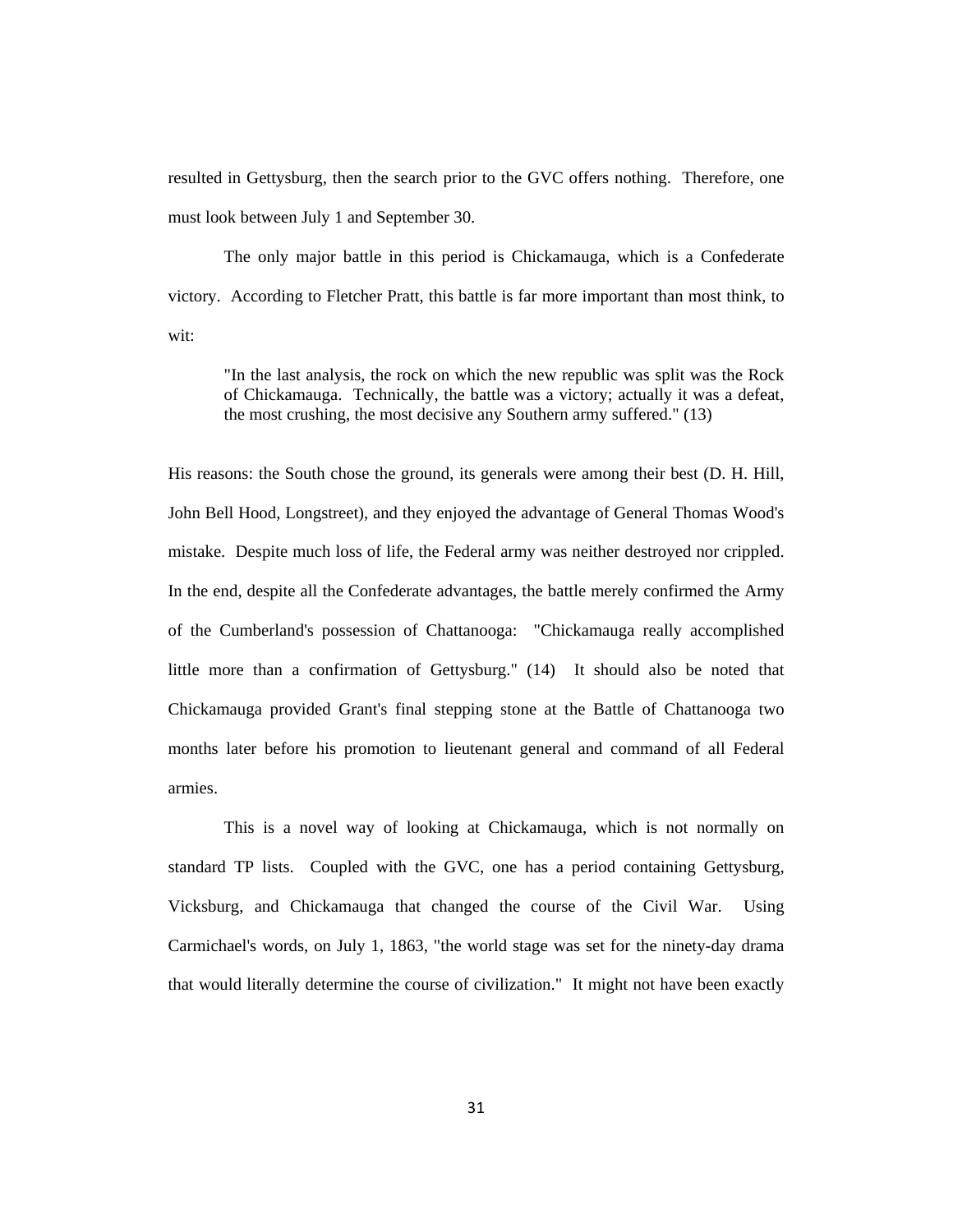that long, but near the end of this period on September 20, 1863, "it would be a very different war."

## **SUMMARY AND CONCLUSION**

This paper looked at Civil War turning points, attempting first to generically define a TP and determine if any manifest criteria were followed in naming them. There appears to be none, leaving their determination to the discretion of historians. It then compared the popularly cited Civil War TPs to that of other American conflicts to determine if their number is consistent based on simple guidelines such as duration, countries involved, and the number of soldiers. They are not, and the Civil War has far more TPs than expected based on the parameters.

In addition, this paper adapted a scheme to determine the period where the Civil War changed inexorably, to determine its true turning point. Traditionally, opinion on this paradigm shifts between Gettysburg and Vicksburg, but much of this disagreement arises from parochialism, their perfectly coincident timing, and the lack of a systemic view of the war. This scheme was applied originally to WWII, and under the assumption that the Civil War is comparable to that conflict, it offers an alternative method to assess Civil War turning points.

Analysis of major Civil War campaigns by year shows that this period must occur in 1863, which produces a time frame encompassing Gettysburg, Vicksburg, and Chickamauga. After then, the initiative and major victories swung to the North, a momentum that never reversed. Only three bits of unfinished business remain, two academic, the other historical.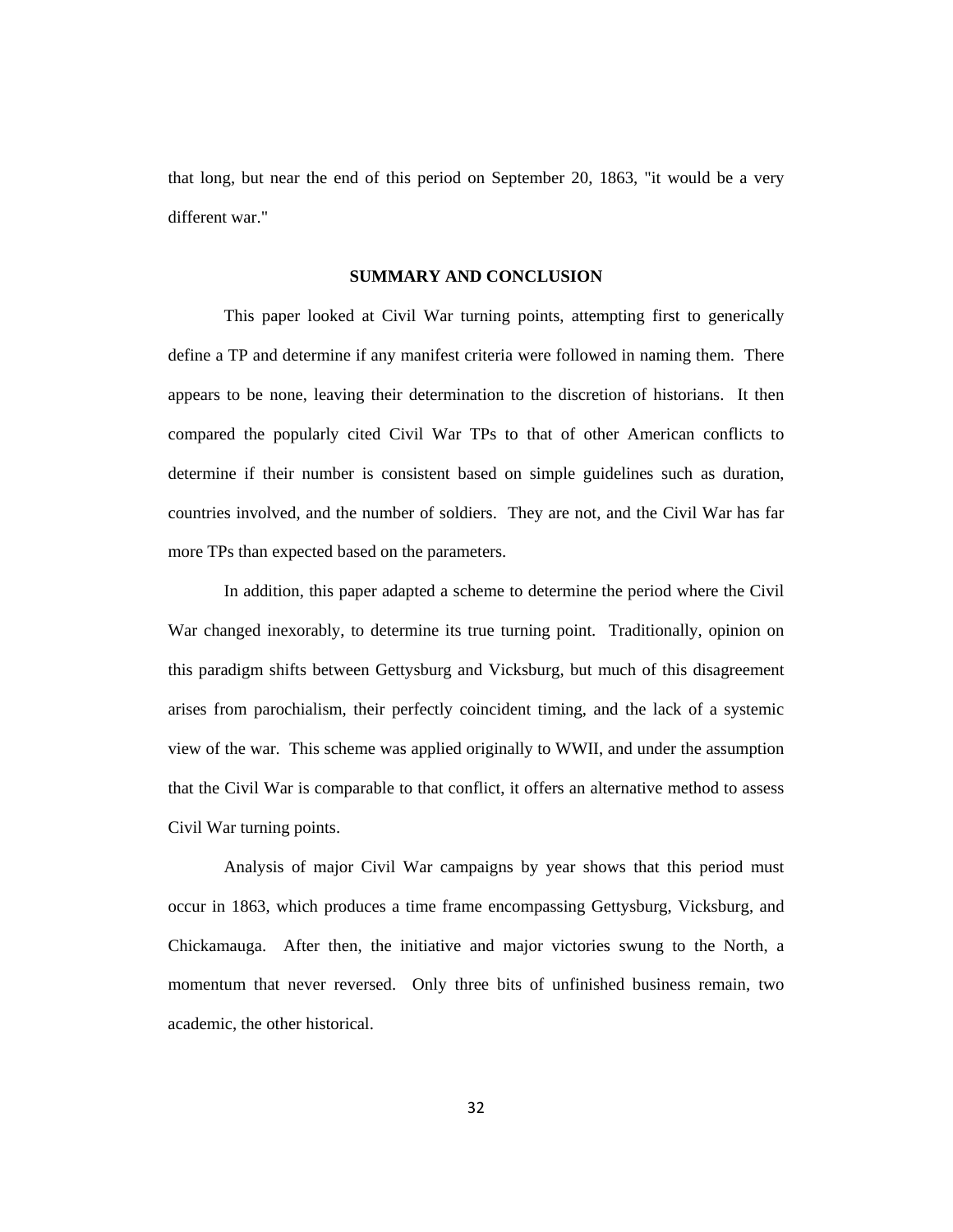The first is the matter of criteria for declaring a TP. The aforementioned NASA article on them, although emphasizing events space exploration, provides a useful framework for academics to measure proposed TPs. This is especially true for Dr. Launius's ten "Maxims of Turning Points in Space History." (15) Compared to his criteria, it appears that the list of well-known Civil War TPs might have been compiled with no consistent framework. As such, many TPs might result from "amateurish analysis." (16)

The skeptic might contend with some pique that the NASA article is about space and not about the American Civil War. However, just as this conflict can be compared logically to others to force conclusions, indicating that our fight was special but not necessarily unique, the criteria for space TPs (with some modification as indicated above) are more applicable to the Civil War than not. They certainly cannot hurt. Besides, it is unclear what conditions, if any, are used for the declaration of TPs for any period, peacetime or otherwise.

The second bit is an admonition and a plea to avoid academic hubris. Historians should continue to note what is important or critical about events such as battles, but must strive to restrain themselves from declaring a TP just because they think it so. Students of other wars seem to exercise restraint here. The Civil War historian must ask the correct questions about their topic to discern honestly if it meets any criteria, NASA's or not, before defining it as a TP. It is important to restate that what makes an event important might not qualify it as a TP. Jackson's death is an example of this.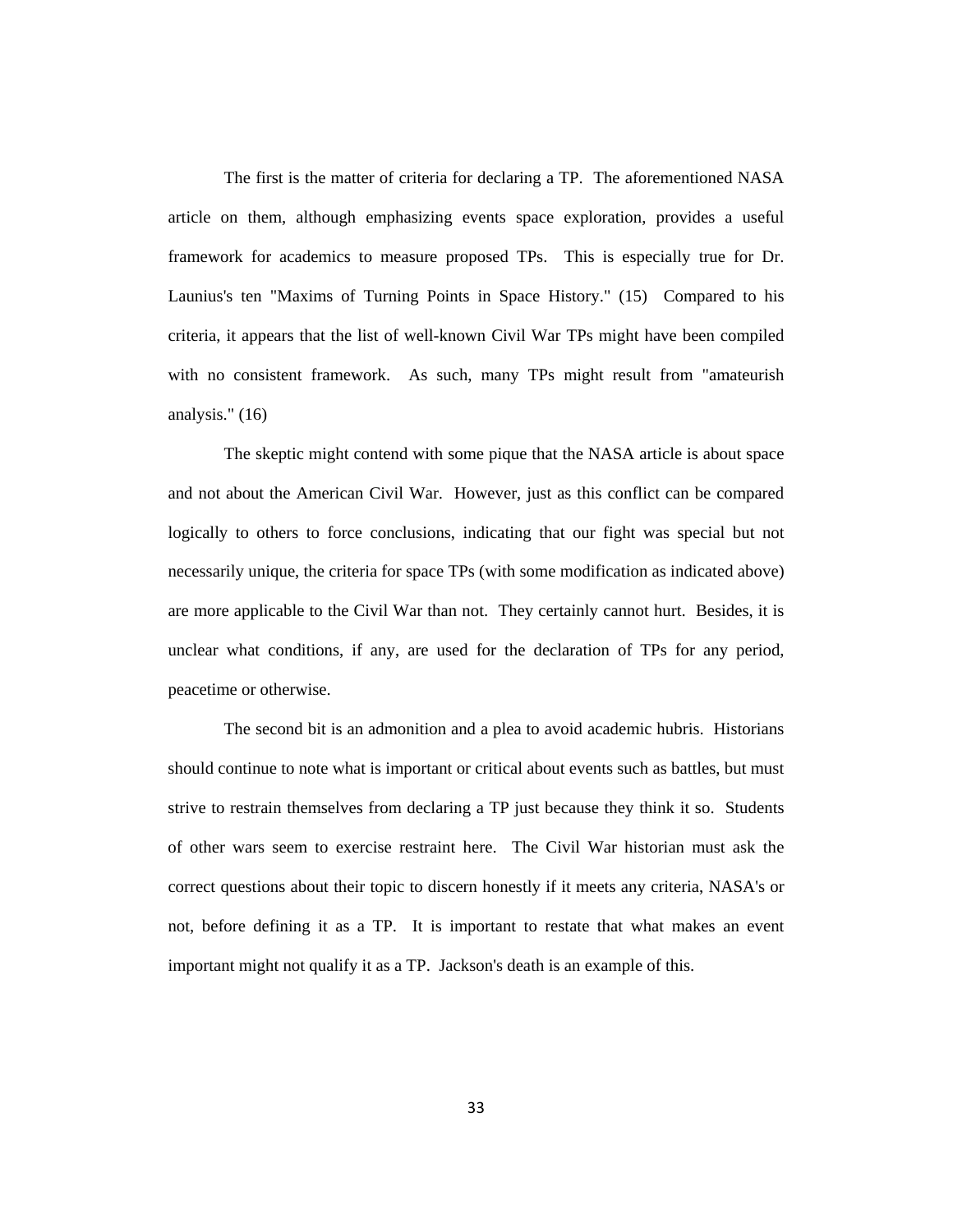The third unfinished item is the matter of reconciling the list of Civil War TPs above with the mathematically expected number. Assuming that the computed expectation is three, candidates for proper TPs are:

- 1. Union victory in Battle of Gettysburg (July 1863)
- 2. Union capture of Vicksburg (July 1863)
- 3. Grant turns south after Battle of the Wilderness (May 1864)

The first two are well-established and have been discussed at length; therefore, no explanation is required. The reason for the last one is simple: more important than Grant's appointment as commander of the army or his plan to coordinate all offensives against the Confederacy is what he did with it, his singular act of not turning back. For the first time, after a hard two-day battle against the ANV, the Army of the Potomac turned south never again to retreat north. Lee knew the meaning of this, and more importantly, so did the Union soldiers.

The list is lacking, however, as the war lasted four years, with the North frustrated for the first two despite its growing strength. To account for this, a good TP candidate is a version of "General Lee assumes command of Army of Northern Virginia (1862)." Reworded to "Confederates victory in Seven Days' Battles (1862)," it provides balance to Grant's turning south in 1864. One could say that the Civil War lasted as long as it did because of Lee and as short as it did because of Grant. A good proposed list is therefore:

- 1. Confederate victory in Seven Days' Battles (1862)
- 2. Union victory in Battle of Gettysburg (July 1863)
- 3. Union capture of Vicksburg (July 1863)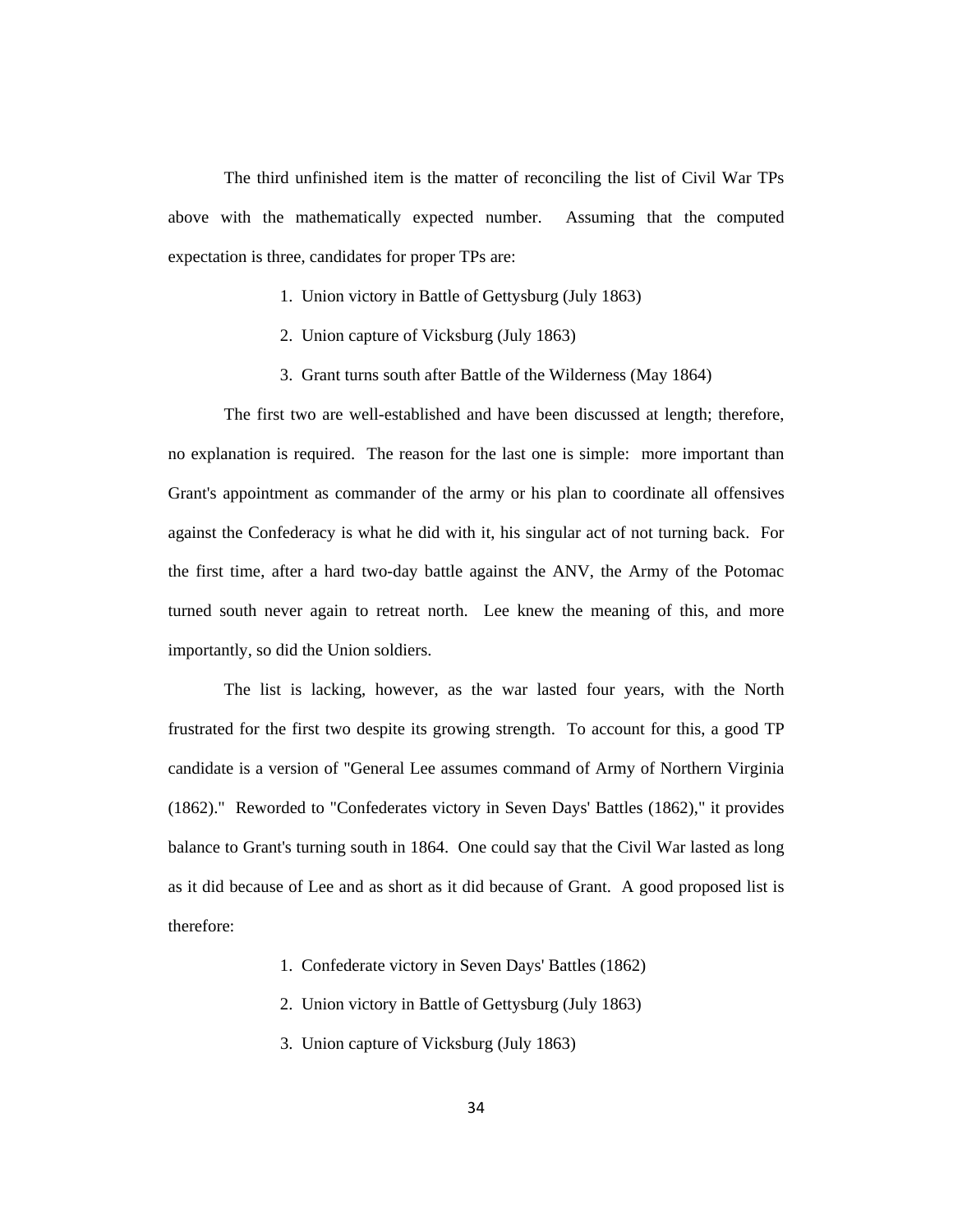# 4. Grant turns south after Battle of the Wilderness (May 1864)

However, as discussed above, the dominance of the Gettysburg-Vicksburg combination, with its combined influence on the war as a single TP, provides good reason for considering them as one. The final proposed list, therefore, is reduced to the three predicted by the data above:

- 1. Confederate victory in Seven Days' Battles (June 1862)
- 2. Union victories at Gettysburg and Vicksburg (July 1863)
- 3. Grant turns south after Battle of the Wilderness (May 1864)

This list covers the Confederacy's ascendancy, which lasted roughly through the first two years of the war fueled largely by Lee's brilliance and Northern ineptitude. After this the momentum shifted, with the double Union victories in July 1863. These have each been considered enough of a shift to be the final TP—had the North continued unabated to final victory—but events proved that they are more representative of this period in combination. It took Grant's acuity and determination to fully end the war, as shown in the last TP. This list is simple, compact, and free of minor events that showed promise but eventually led nowhere.

Grant and Lee were outstanding generals, and dedicated, quiet, and unassuming: they wore plain uniforms, thought clearly, and were not given to flourish or flummery. Civil war historians should treat their conflict similarly and retreat from the flourish of proclaiming unnecessary and confusing turning points.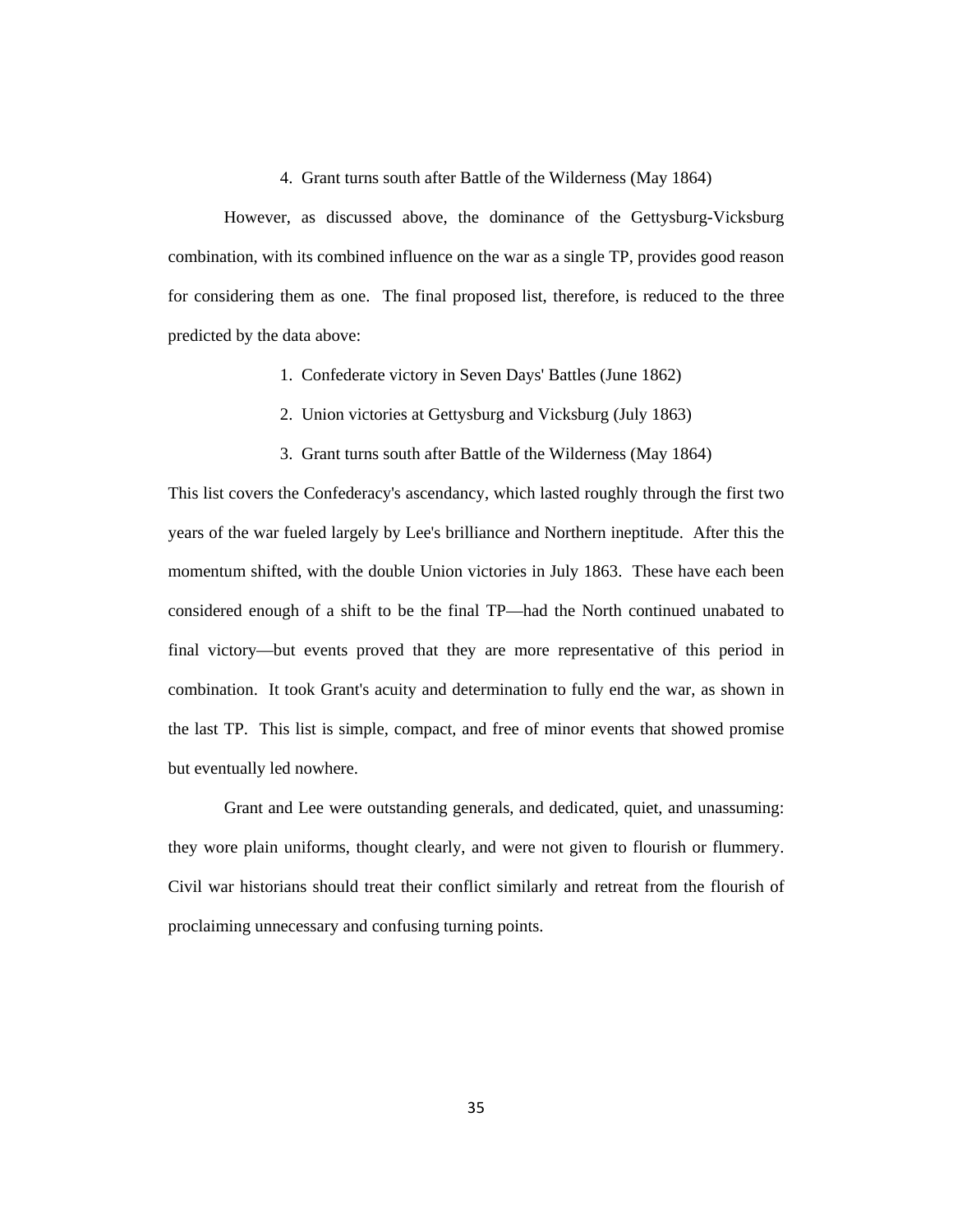### **REFERENCES**

Most of the historical information in this paper is of a general nature, and can be

found in most works on the subject; therefore, no footnotes are provided for these data.

Footnotes do appear for quotes and for the more obscure items herein.

1 Ward, Geoffrey C., Ric Burns, and Ken Burns, *The Civil War: an Illustrated History*, New York: Knopf, 1998, p.264.

2 Launius, Roger, D., "What Are Turning Points in History, and What Were They for the Space Age?," *Societal Impact of Spaceflight*, NASA SP-2007 4801, Dick, Stephen J. and Launius, Roger, D. Ed., National aeronautics and Space administration, 2007, Washington, D. C.,

3 *Ibid*., p. 22.

4 *Ibid*., p. 21.

5 *Ibid*., p. 22.

6 *Ibid*., p. 37.

7 Speer, Albert, *Inside the Third Reich: Memoirs*, New York, Macmillan, 1970, p. 299.

8 List compiled from book and online references, including James McPherson's Battle *Cry of Freedom*, Ballantine Books, New York, 1988 pp. 857-8; Fletcher Pratt's The Battles That Changed History, Dover, Mineola, New York, 2000 (reprint of 1956 Hanover House edition), p. 297; James Rawley's Turning Points of the Civil War, University of Nebraska Press, Lincoln, Nebraska, 1989 (reprint of 1966 edition); the website of the Gilder Lehrman Institute of American History, http://www.gilderlehrman.org/history-by-era/american-civil-war/essays/battle-antietamturning-point-civil-war; and the website of Thomas' Legion, http://thomaslegion.net/civil\_war\_turning\_point.html.

9 Carmichael, Thomas N., *The Ninety Days: Five Battles that Changed the World,*  Bernard Geis Associates, Military Book Club Edition, 1971, p. 18.

10 *Ibid*., p. 17.

11 *Ibid*., pp. 17-18.

12 Boatner, Mark Mayo, III, *The Civil War Dictionary*, New York: David McKay, 1959, front and back inner covers.